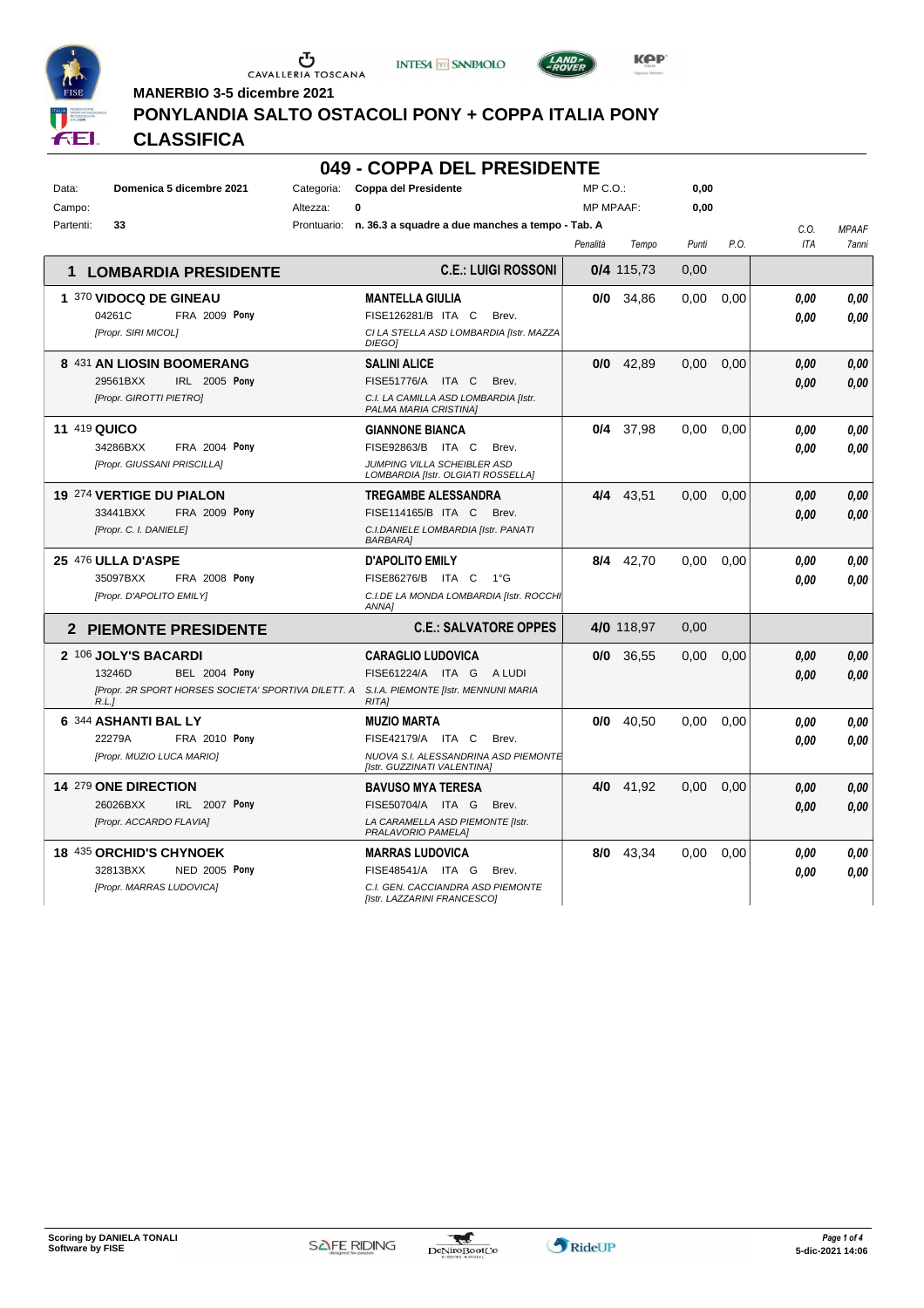

Ⴠ CAVALLERIA TOSCANA





**MANERBIO 3-5 dicembre 2021**

#### **PONYLANDIA SALTO OSTACOLI PONY + COPPA ITALIA PONY**

#### **CLASSIFICA**

|           |                                    |             | 049 - COPPA DEL PRESIDENTE                                               |          |                  |       |      |            |              |
|-----------|------------------------------------|-------------|--------------------------------------------------------------------------|----------|------------------|-------|------|------------|--------------|
| Data:     | Domenica 5 dicembre 2021           | Categoria:  | Coppa del Presidente                                                     | MP C. O. |                  | 0.00  |      |            |              |
| Campo:    |                                    | Altezza:    | 0                                                                        |          | <b>MP MPAAF:</b> | 0.00  |      |            |              |
| Partenti: | 33                                 | Prontuario: | n. 36.3 a squadre a due manches a tempo - Tab. A                         |          |                  |       |      | C.0        | <b>MPAAF</b> |
|           |                                    |             |                                                                          | Penalità | Tempo            | Punti | P.O. | <b>ITA</b> | 7ann         |
|           | <b>3 LAZIO PRESIDENTE</b>          |             | <b>C.E.: MARIA LUISA</b>                                                 |          | 4/0 123.48       | 0,00  |      |            |              |
|           | 4 422 QUICKLY DU TROU MAROT        |             | <b>D'AMELIO GINEVRA</b>                                                  | 0/0      | 39,31            | 0,00  | 0,00 | 0.00       | 0.00         |
|           | <b>FRA 2004 Pony</b><br>18611A     |             | FISE56334/G<br>ITA J<br>Brev.                                            |          |                  |       |      | 0.00       | 0.00         |
|           | [Propr. LORENZI PIERRE ANTOINE]    |             | S.S. DILETTANTISTICA LAZIO EQUIT. A R.L.<br>LAZIO [Istr. LUCIANI SABINA] |          |                  |       |      |            |              |
|           | 5 373 POULABRANDY KING             |             | <b>MATTEINI MARIA BEATRICE</b>                                           | 0/0      | 39.86            | 0.00  | 0,00 | 0.00       | 0.00         |
|           | 25173G<br><b>IRL 2008 Pony</b>     |             | ITA C<br>FISE94662/G<br>Brev.                                            |          |                  |       |      | 0.00       | 0.00         |
|           | [Propr. MATTEINI MARIA BEATRICE]   |             | CI DELLA LEIA ASD LAZIO [Istr. PROIETTI<br><b>DEBORA1</b>                |          |                  |       |      |            |              |
|           | 20 303 OLAN POL                    |             | <b>ALBANI NICOLE</b>                                                     | 8/0      | 44.31            | 0.00  | 0.00 | 0.00       | 0.00         |
|           | <b>NED 2009 Pony</b><br>32250BXX   |             | FISE83259/G<br>ITA C<br>Brev.                                            |          |                  |       |      | 0.00       | 0.00         |
|           | [Propr. QUARTA HANNA MARTA SOPHIA] |             | C.E. ROMA ASD LAZIO [Istr. DE GIORGIO<br><b>ALBERTOI</b>                 |          |                  |       |      |            |              |
|           | 23 386 SEBASTIAAN                  |             | <b>CIAVOLELLA SVEVA</b>                                                  | 4/4      | 50,02            | 0.00  | 0,00 | 0.00       | 0.00         |

*NASCOSA LAZIO [Istr. BONGARZONI*

*FILENO]*

*MARIO]*

**PETRINI ROSA**

*ALESSANDRO]*

*ALESSANDRO]*

*ELISABETTA]*

**AGRETTI TOMMASO**

**FRUZZETTI TOMMASO**

**BENEDETTI BARBERI JUAN DAVID**

*TOSCANA [Istr. MIGLI RICCARDO]*

**ADDESSI LUCIE**

*D'ANTONI ANDREA]*

**BALDASSARRO ALICE**

- NED 2002 *[Propr. ASS. SPORT. DIL. IL BEDESCO] A.S.D CIRCOLO IPPICO SCUDERIE* ITA C Brev. 28827BXX FISE84477/G *0,00* **Pony**
- **29** 460 **VEVETTE ST LOISE FRA 2009 Pony** *[Propr. PATRESE LORENZO] ASD SCUDERIA IL CASTELLO LAZIO [Istr.* 09643D FRA 2009 Pony FISE103744/K ITA J Brev. *0,00 0,00* 
	-
- **4 TOSCANA PRESIDENTE C.E.: GIAMPIETRO ZORZI 4/0** 136,64 0,00 **7** 438 **ORCHID'S BLING-BLING** NED 2006 ITA C Brev. 31839BXX FISE52863/F *0,00* **Pony**
- *[Propr. LAMERI PAOLO] A.I.DUNIA RANCH TOSCANA [Istr. GIUNTI*
- **13** 302 **PRINCE DELL'ATTISSANO** ITA 2013 Pony *[Propr. ROSSO CARLA] LE PRADE ASD TOSCANA [Istr. BENEDETTI* ITA C Brev. 20694A FISE56995/F *0,00* **Pony**
- **15** 384 **CANNELLE DES MATIS FRA 2012 Pony** *[Propr. EQUIPASSIONE S.R.L.] LE PRADE ASD TOSCANA [Istr. BENEDETTI* ITA G Brev. 18213F FISE59397/F *0,00* **Pony**
	-
- **22** 465 **HSC GRANDGAL** IRL 2016 Pony *[Propr. BARBERI ELISABETTA] CI TIR NA NOG TOSCANA [Istr. BARBERI* ITA J 1°G 17491F FISE41959/F *0,00* **Pony**
- **27** 455 **QUIRINO ITA** 2009 Pony ITA G Brev. 14325F FISE55339/F *0,00* **Pony**
	- *[Propr. GIULIANO RAFFAELLA] LIVORNO EQUESTRIAN CENTER ASD*





*0,00*

*0,00*

*0,00*

*0,00*

*0,00*

*0,00*

*0,00*

*0,00*

*0,00*

*0,00*

*0,00*

*0,00*

*0,00*

*0,00*

*0,00*

*0,00*

*0,00*

**28/Elim.** 0,00 0,00 0,00 *0,00*

**0/0** 42,45 0,00 0,00 *0,00*

**0/4** 41,74 0,00 0,00 *0,00*

**4/0** 44,46 0,00 0,00 *0,00*

**8/0** 49,73 0,00 0,00 *0,00*

**5/16** 48,90 0,00 0,00 *0,00*

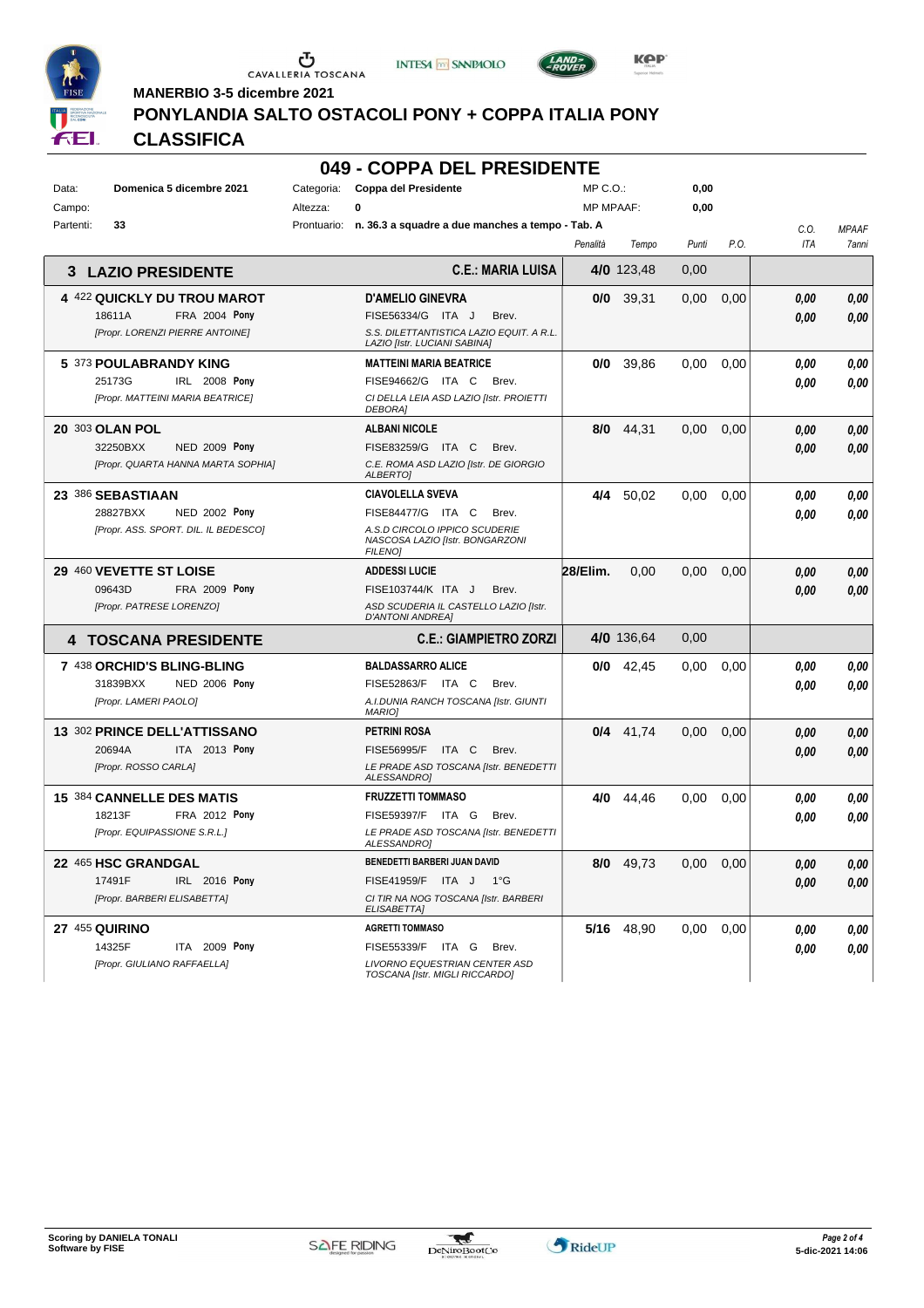





*LAND>*<br>«DOVED

**MANERBIO 3-5 dicembre 2021**

#### **PONYLANDIA SALTO OSTACOLI PONY + COPPA ITALIA PONY**

| 9 P<br>FEI. | <b>CLASSIFICA</b>                |             |                                                                      |                  |             |                   |      |            |              |
|-------------|----------------------------------|-------------|----------------------------------------------------------------------|------------------|-------------|-------------------|------|------------|--------------|
|             |                                  |             | 049 - COPPA DEL PRESIDENTE                                           |                  |             |                   |      |            |              |
| Data:       | Domenica 5 dicembre 2021         | Categoria:  | <b>Coppa del Presidente</b>                                          | MP C. O.         |             | 0.00              |      |            |              |
| Campo:      |                                  | Altezza:    | 0                                                                    | <b>MP MPAAF:</b> |             | 0,00              |      |            |              |
| Partenti:   | 33                               | Prontuario: | n. 36.3 a squadre a due manches a tempo - Tab. A                     |                  |             |                   |      | C.O.       | <b>MPAAF</b> |
|             |                                  |             |                                                                      | Penalità         | Tempo       | Punti             | P.O. | <b>ITA</b> | 7anni        |
| 5           | <b>VENETO PRESIDENTE</b>         |             | <b>C.E.: GIANLUCA PALMIZI</b>                                        |                  | 0/12 113,86 | 0,00              |      |            |              |
|             | 9 156 JACODI'S MARITZA'S MELODY  |             | <b>CESARETTO BIANCA</b>                                              |                  | 0/4 34,57   | 0,00              | 0,00 | 0,00       | 0.00         |
|             | 28655BXX<br><b>NED 2006 Pony</b> |             | FISE115086/B ITA G<br>A LUDI                                         |                  |             |                   |      | 0.00       | 0.00         |
|             | [Propr. CACCIAGUERRA ANNA]       |             | SCUOLA PAD. DI EQUITAZIONE ASD<br>VENETO [Istr. CAROPRESO RAFFAELLA] |                  |             |                   |      |            |              |
|             | 10 264 N. VANITY IBN MALIK       |             | <b>ZENDRINI RACHELE</b>                                              | 0/4              | 37,94       | 0.00              | 0,00 | 0.00       | 0.00         |
|             | <b>SCN 2009 Pony</b><br>041031   |             | FISE52335/D ITA C<br>Brev.                                           |                  |             |                   |      | 0.00       | 0.00         |
|             | [Propr. LOSURDO TOMMASO]         |             | SI DEL PESTRINO ASD VENETO [Istr. DE<br><b>LANDERSET CARLOI</b>      |                  |             |                   |      |            |              |
|             | 12 335 ULYSSE DU MOLAY           |             | <b>BODINI GIULIA</b>                                                 |                  | $0/4$ 41.35 | 0.00              | 0.00 | 0,00       | 0,00         |
|             | 13663D<br><b>FRA 2008 Pony</b>   |             | FISE40839/D<br>ITA G<br>Brev.                                        |                  |             |                   |      | 0.00       | 0.00         |
|             | [Propr. BRUNEAU LOULY JO]        |             | R.C. VALPOLICELLA ASD VENETO [Istr.<br><b>BISSINGER CAROLINET</b>    |                  |             |                   |      |            |              |
|             | 17 341 BULGARIE                  |             | <b>GARRIBOLI VIOLA</b>                                               | 0/4              | 49.50       | 0.00              | 0,00 | 0.00       | 0.00         |
|             | 14437D<br><b>FRA 2011 Pony</b>   |             | FISE39878/D ITA C<br>Brev.                                           |                  |             |                   |      | 0.00       | 0.00         |
|             | [Propr. GARRIBOLI VIOLA]         |             | R.C. VALPOLICELLA ASD VENETO [Istr.<br><b>BISSINGER CAROLINE!</b>    |                  |             |                   |      |            |              |
|             | 24 339 KOENRAD                   |             | <b>TIARCA ALESSANDRO</b>                                             | 4/5              | 55.03       | 0.00 <sub>1</sub> | 0,00 | 0.00       | 0.00         |
|             | 14951E<br><b>NED 2005 Pony</b>   |             | FISE40466/D ITA J<br>Brev.                                           |                  |             |                   |      | 0.00       | 0.00         |
|             | [Propr. BAZZA MARIA TIZIANA]     |             | S.S.GONDRANO E BERTA VENETO [Istr.<br><b>TIARCA ANDREA1</b>          |                  |             |                   |      |            |              |
| 6           | <b>EMILIA PRESIDENTE</b>         |             | <b>C.E.: PAOLO DONIGAGLIA</b>                                        |                  | 4/8 127,35  | 0,00              |      |            |              |
|             | 3 409 LAVITTA VAN GOUDVEERDEGEM  |             | <b>MAIOLI CARLOTTA</b>                                               | 0/0              | 36,80       | 0.00              | 0,00 | 0.00       | 0.00         |

| 3 409 LAVITTA VAN GOUDVEERDEGEM<br><b>BEL 2008 Pony</b><br>03588R<br>[Propr. GIANANI TULLIO]         | <b>MAIOLI CARLOTTA</b><br>FISE49507/E<br>ITA<br>G<br>Brev.<br>C.I. LA COCCINELLA ASD EMILIA ROMAGNA<br>[Istr. SABATINI CAROL]        | 0/0  | 36,80 | 0.00 | 0.00 | 0.00<br>0.00 | 0.00<br>0.00 |
|------------------------------------------------------------------------------------------------------|--------------------------------------------------------------------------------------------------------------------------------------|------|-------|------|------|--------------|--------------|
| <b>16 337 KINGSBOROUGH SAFIRE</b><br>IRL 2008 Pony<br>16024E<br>[Propr. PRO STAGE ENTERTAINMENT SRL] | <b>FUSCO LEONARDO</b><br>FISE43309/E<br>ITA J<br>Brev.<br>CI CORTE GHIARA ASD EMILIA ROMAGNA<br>[Istr. AGOSTA GIOVANNI]              | 0/4  | 45,48 | 0,00 | 0.00 | 0.00<br>0.00 | 0,00<br>0.00 |
| 369 <b>PORTO</b><br>21<br>Pony<br>17190E<br>BEL 2011<br>[Propr. TRAVAGLI MARTA]                      | TRAVAGLI MARTA<br><b>FISE59475/E</b><br>C.<br>ITA<br>Brev.<br>C.I.ARGENTANO ASD EMILIA ROMAGNA<br>[Istr. DONIGAGLIA PAOLO]           | 4/4  | 46,37 | 0,00 | 0.00 | 0.00<br>0.00 | 0.00<br>0.00 |
| 26 469 COOL RI CASHEL<br><b>IRL 2008 Pony</b><br>15186E<br>[Propr. VAGNI PENELOPE]                   | <b>VAGNI PENELOPE</b><br><b>FISE48641/E</b><br>C.<br>ITA<br>Brev.<br>C.I. LA COCCINELLA ASD EMILIA ROMAGNA<br>[Istr. SABATINI CAROL] | 8/4  | 45,07 | 0,00 | 0,00 | 0.00<br>0.00 | 0,00<br>0.00 |
| 28 331 PAVOT DE L'AUBE<br>FRA 2003 Pony<br>16318E<br>[Propr. MAIOLI GIOIA]                           | <b>MAIOLI GIOIA</b><br>C<br><b>FISE44586/E</b><br>ITA<br>Brev.<br>C.I.DUE PONTI ASD EMILIA ROMAGNA [Istr.<br><b>FANTINI CAROLAI</b>  | 28/4 | 46,98 | 0,00 | 0,00 | 0.00<br>0.00 | 0.00<br>0.00 |

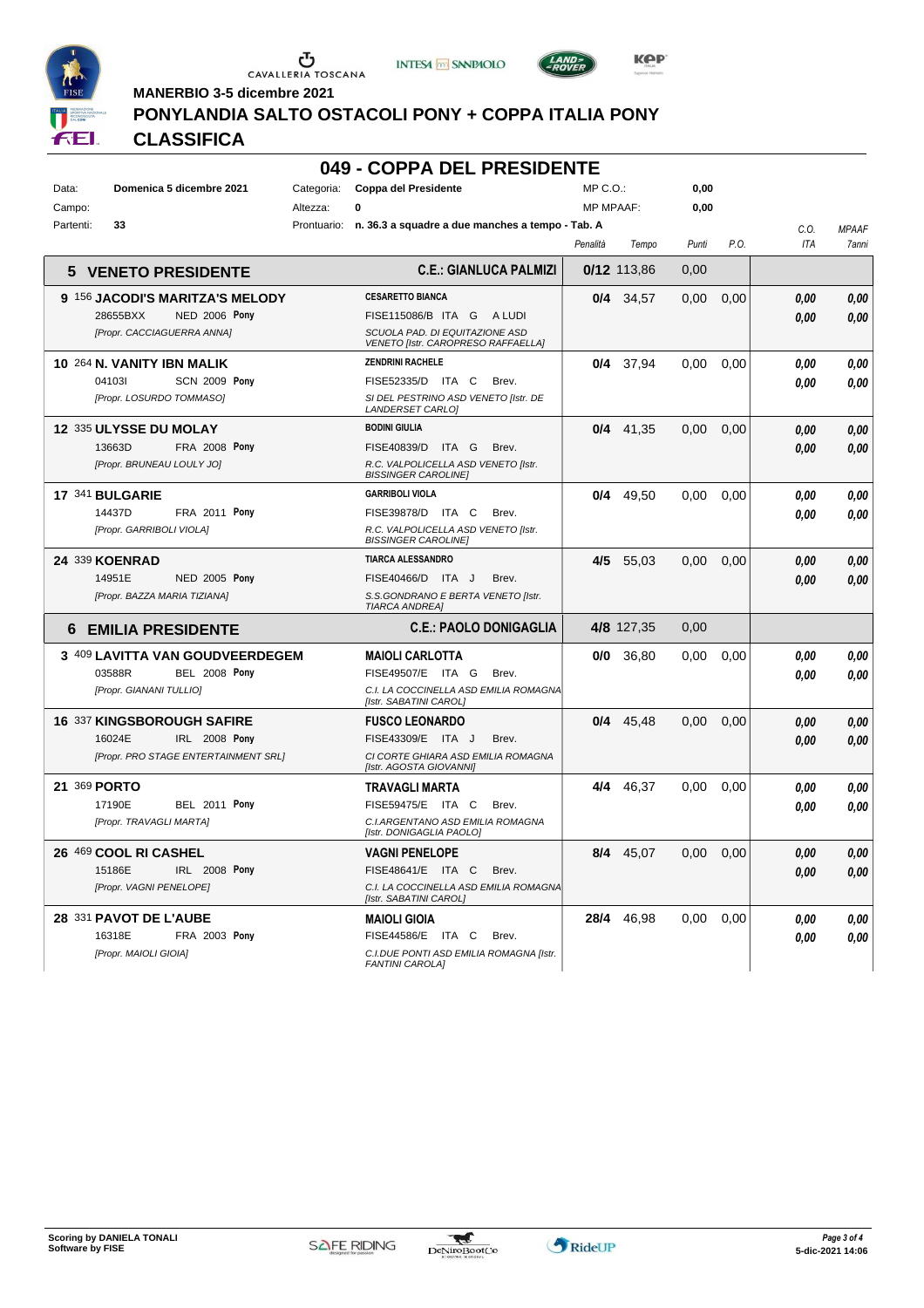





**MANERBIO 3-5 dicembre 2021**

#### **PONYLANDIA SALTO OSTACOLI PONY + COPPA ITALIA PONY**

#### **CLASSIFICA**

#### **049 - COPPA DEL PRESIDENTE**

| Data:<br>Campo:<br>Partenti: | Domenica 5 dicembre 2021<br>33                                                               | Categoria:<br>Altezza:<br>Prontuario: | <b>Coppa del Presidente</b><br>0<br>n. 36.3 a squadre a due manches a tempo - Tab. A                                       | $MP C. O.$ :<br><b>MP MPAAF:</b> |       | 0,00<br>0.00 |      | C.0.         | <b>MPAAF</b> |
|------------------------------|----------------------------------------------------------------------------------------------|---------------------------------------|----------------------------------------------------------------------------------------------------------------------------|----------------------------------|-------|--------------|------|--------------|--------------|
|                              |                                                                                              |                                       |                                                                                                                            | Penalità                         | Tempo | Punti        | P.O. | <b>ITA</b>   | <b>7anni</b> |
|                              | <b>7 LIGURIA PRESIDENTE</b>                                                                  |                                       | <b>C.E.: FLAVIA MERENGONE</b>                                                                                              | 17/E                             | 0,00  | 0,00         |      |              |              |
|                              | 30 235 ORCHID'S GERONA<br><b>NED 2005 Pony</b><br>27491BXX<br>[Propr. FERIGO LUCREZIA]       |                                       | PERA BENEDETTA<br>FISE24344/C<br>ITA G<br>Brev.<br>S.I.FINALESE LIGURIA [Istr. MERENGONE<br><b>FLAVIAI</b>                 | 0/N.P.                           | 0,00  | 0,00         | 0,00 | 0.00<br>0,00 | 0,00<br>0,00 |
|                              | 30 266 ARTS ARASON<br>14241G<br><b>GER 1999 Pony</b><br>[Propr. ACCUSANI GIULIA]             |                                       | <b>ACCUSANI GIULIA</b><br>FISE20954/C<br>ITA C<br>Brev.<br>SPORTING LE POIANE ASD LIGURIA [Istr.<br><b>GIORGIS ANGELOI</b> | 0/N.P.                           | 0,00  | 0,00         | 0,00 | 0.00<br>0.00 | 0,00<br>0.00 |
| 30                           | <b>403 DERRYVANE STORM</b><br>2011 Pony<br>04588C<br>IRL<br>[Propr. MEMEO GIULIA]            |                                       | <b>MEMEO GIULIA</b><br>FISE20298/C<br>ITA C<br>Brev.<br>ARENZANO RIDING CLUB ASD LIGURIA<br>[Istr. CAPALDINI MARCO]        | 17/N.P.                          | 0,00  | 0,00         | 0.00 | 0,00<br>0.00 | 0,00<br>0,00 |
|                              | 30 357 CHOUPA DU GRAND PRE<br>04539C<br><b>FRA 2012 Pony</b><br>[Propr. SPERANZA ALESSANDRO] |                                       | <b>SPERANZA CECILIA</b><br>FISE19808/C ITA G<br>Brev.<br>C.I.BUSALLA ASD LIGURIA [Istr. PAULY<br><b>FRANCISQUEI</b>        | 24/N.P.                          | 0.00  | 0,00         | 0,00 | 0.00<br>0.00 | 0,00<br>0.00 |

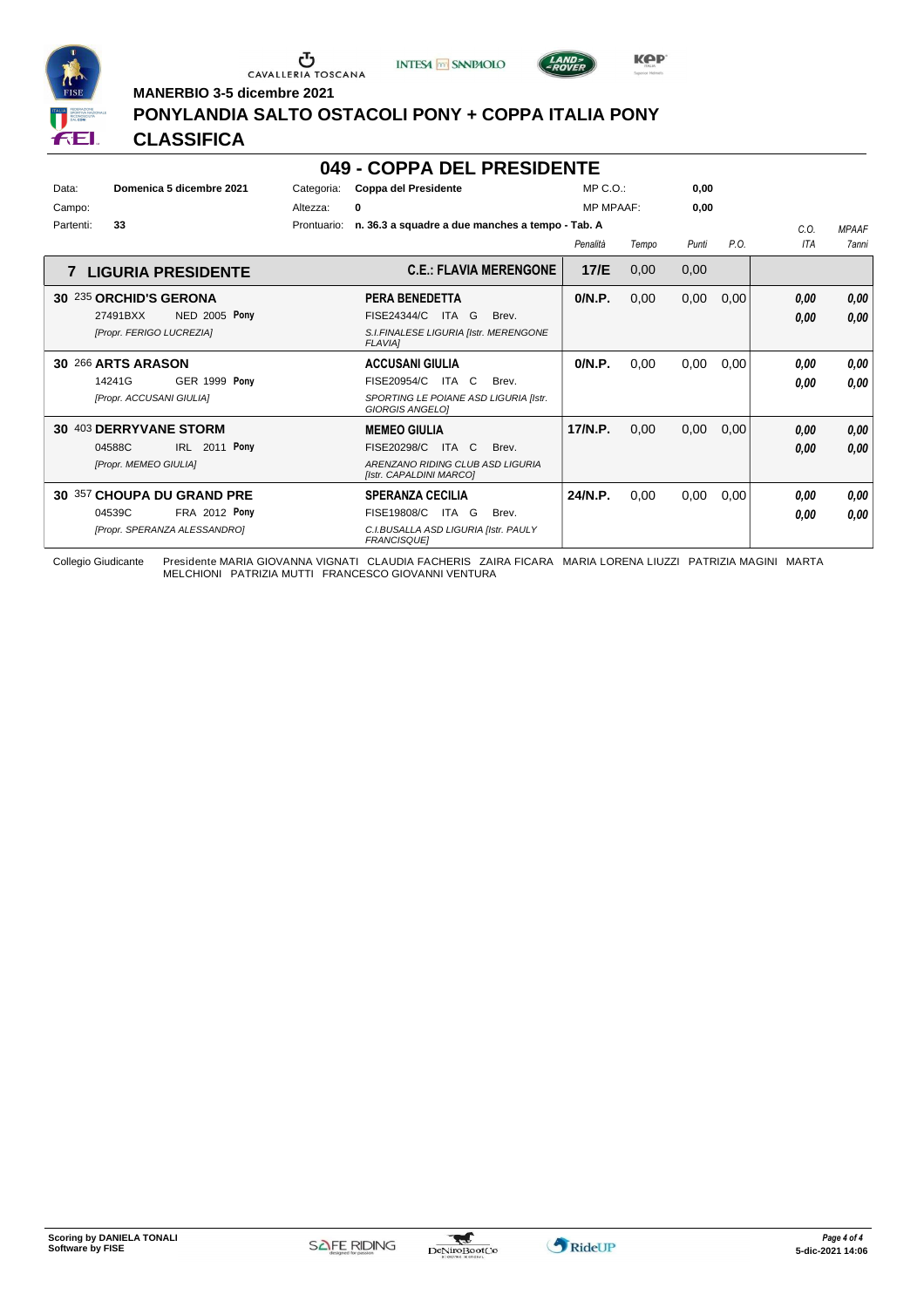





MANERBIO 3-5 dicembre 2021

PONYLANDIA SALTO OSTACOLI PONY + COPPA ITALIA PONY

#### CLASSIFICA

# 055 - COPPA ITALIA A SQUADRE

| Data:     | Domenica 5 dicembre 2021         | Categoria: | Campionato a Squadre                                                             | MP C.O.:         |              | 0,00  |      |            |              |
|-----------|----------------------------------|------------|----------------------------------------------------------------------------------|------------------|--------------|-------|------|------------|--------------|
| Campo:    |                                  | Altezza:   | $\Omega$                                                                         | <b>MP MPAAF:</b> |              | 0,00  |      |            |              |
| Partenti: | 28                               |            | Prontuario: n. 36.3 a squadre a due manches a tempo - Tab. A                     |                  |              |       |      | C.0.       | <b>MPAAF</b> |
|           |                                  |            |                                                                                  | Penalità         | Tempo        | Punti | P.O. | <b>ITA</b> | 7anni        |
| 1         | LOMBARDIA COPPA                  |            | <b>C.E.: LUIGI ROSSONI</b>                                                       |                  | $0/0$ 112,82 | 0,00  |      |            |              |
|           | 1 382 BROWNIE                    |            | <b>GHIRARDELLI ALESSIA</b>                                                       |                  | 0/0 34,79    | 0,00  | 0,00 | 0.00       | 0.00         |
|           | 34339BXX<br><b>NED 2011 Pony</b> |            | FISE114780/B ITA G<br>Brev.                                                      |                  |              |       |      | 0.00       | 0.00         |
|           | [Propr. FORESTI FEDERICA]        |            | C.I.LE FOPPE LOMBARDIA [Istr. FERRARI<br><b>MARCO</b>                            |                  |              |       |      |            |              |
|           | 2 399 QUANTUM CLOVER FLIGHT      |            | <b>COLOMBO LUCREZIA</b>                                                          |                  | $0/0$ 38.24  | 0.00  | 0.00 | 0.00       | 0.00         |
|           | 28255BXX<br><b>IRL 2000 Pony</b> |            | FISE117022/B ITA G<br>Brev.                                                      |                  |              |       |      | 0.00       | 0,00         |
|           | [Propr. COLOMBO LUCREZIA]        |            | DANIKA EQUITAZIONE SSD A RL<br>LOMBARDIA [Istr. BOZZO ROLANDO<br><b>DANIELEI</b> |                  |              |       |      |            |              |
|           | 4 450 COCO CHANEL                |            | <b>CALANCA EMMA</b>                                                              |                  | 0/0 39.79    | 0.00  | 0,00 | 0.00       | 0,00         |
|           | 19510BXX<br><b>SCN 2001 Pony</b> |            | FISE83481/B ITA C<br>Brev.                                                       |                  |              |       |      | 0.00       | 0,00         |
|           | [Propr. CALANCA DARIO]           |            | GARZONERA H.YARD ASD LOMBARDIA [Istr.<br><b>BRANCA GARGIULO MARGHERITA]</b>      |                  |              |       |      |            |              |
|           | 21 475 EPIE'S LAD                |            | <b>CAPORALI MATTEO</b>                                                           | 4/11             | 65,08        | 0.00  | 0,00 | 0,00       | 0,00         |
|           | 47918B<br>IRL 2012 Pony          |            | FISE87718/B ITA J<br>$1^{\circ}G$                                                |                  |              |       |      | 0.00       | 0,00         |
|           | [Propr. CAPORALI MATTEO]         |            | C.I.LA BETULLA LOMBARDIA [Istr. MILANI<br><b>MARIA LUISA]</b>                    |                  |              |       |      |            |              |
|           | 23 462 POCEIDON DE MAI           |            | <b>DONEDA VIRGINIA</b>                                                           | 12/8             | 40.59        | 0.00  | 0.00 | 0.00       | 0,00         |
|           | 33252BXX<br>FRA 2003 Pony        |            | FISE88150/B ITA C<br>Brev.                                                       |                  |              |       |      | 0.00       | 0.00         |
|           | [Propr. DONEDA VIRGINIA]         |            | DANIKA EQUITAZIONE SSD A RL<br>LOMBARDIA [Istr. BOZZO ROLANDO<br><b>DANIELEI</b> |                  |              |       |      |            |              |
|           | 2 EMILIA COPPA                   |            | <b>C.E.: PAOLO DONIGAGLIA</b>                                                    |                  | 0/4 118,62   | 0,00  |      |            |              |
|           | 3 436 INISHNEE PEARLY LAD        |            | <b>NASCETTI GONZALEZ LAIA</b>                                                    | 0/0              | 38,26        | 0.00  | 0,00 | 0,00       | 0,00         |
|           | IRL 2009 Pony<br>17572E          |            | FISE48907/E ITA C Brev.                                                          |                  |              |       |      | 0.00       | 0,00         |
|           | [Propr. NASCETTI PAOLO]          |            | CI L'ECURIE ASD EMILIA ROMAGNA [Istr.                                            |                  |              |       |      |            |              |
|           |                                  |            | <b>BENOIST FREDERIC]</b>                                                         |                  |              |       |      |            |              |
|           | 5 457 SIBELLE DES MERLES         |            | <b>BALLARDINI EVA</b>                                                            | 0/0              | 39,88        | 0.00  | 0,00 | 0.00       | 0,00         |
|           | 16280P<br>FRA 2006 Pony          |            | FISE45802/E ITA C<br>Brev.                                                       |                  |              |       |      | 0.00       | 0.00         |
|           | [Propr. BALLARDINI ROBERTO]      |            | CI LA PIRAMIDE ASD EMILIA ROMAGNA<br>[Istr. RONCONI GIANLUCA]                    |                  |              |       |      |            |              |
|           | 11 383 DIRTY BROWN               |            | <b>BENOIST CAMILLA</b>                                                           | 0/4              | 41,60        | 0,00  | 0,00 | 0.00       | 0,00         |
|           | 09124E<br>IRL 2000 Pony          |            | FISE52551/E ITA C<br>Brev.                                                       |                  |              |       |      | 0.00       | 0,00         |
|           | [Propr. VETTORELLO DOMIZIA]      |            | CI L'ECURIE ASD EMILIA ROMAGNA [Istr.<br><b>BENOIST FREDERICI</b>                |                  |              |       |      |            |              |
|           | 14 417 OISIN BROWN VELVET        |            | <b>GRANDI MARTINA</b>                                                            | 4/4              | 40,48        | 0,00  | 0,00 | 0.00       | 0,00         |
|           | 14199E<br>IRL 2003 Pony          |            | FISE44889/E ITA C<br>Brev.                                                       |                  |              |       |      | 0.00       | 0.00         |
|           | [Propr. PIAZZI ROBERTO SRL]      |            | C.I.ARGENTANO ASD EMILIA ROMAGNA<br>[Istr. DONIGAGLIA PAOLO]                     |                  |              |       |      |            |              |
|           | 25 479 VAS Y TOURNERIE           |            | <b>CODICE' GIULIA</b>                                                            | 18/8             | 49.36        | 0.00  | 0,00 | 0,00       | 0,00         |
|           | <b>FRA 2009 Pony</b><br>16328E   |            | FISE32115/E ITA J<br>$1^{\circ}G$                                                |                  |              |       |      | 0.00       | 0,00         |
|           | [Propr. CODICE' GIULIA]          |            | CI L'ECURIE ASD EMILIA ROMAGNA [Istr.<br><b>BENOIST FREDERIC]</b>                |                  |              |       |      |            |              |

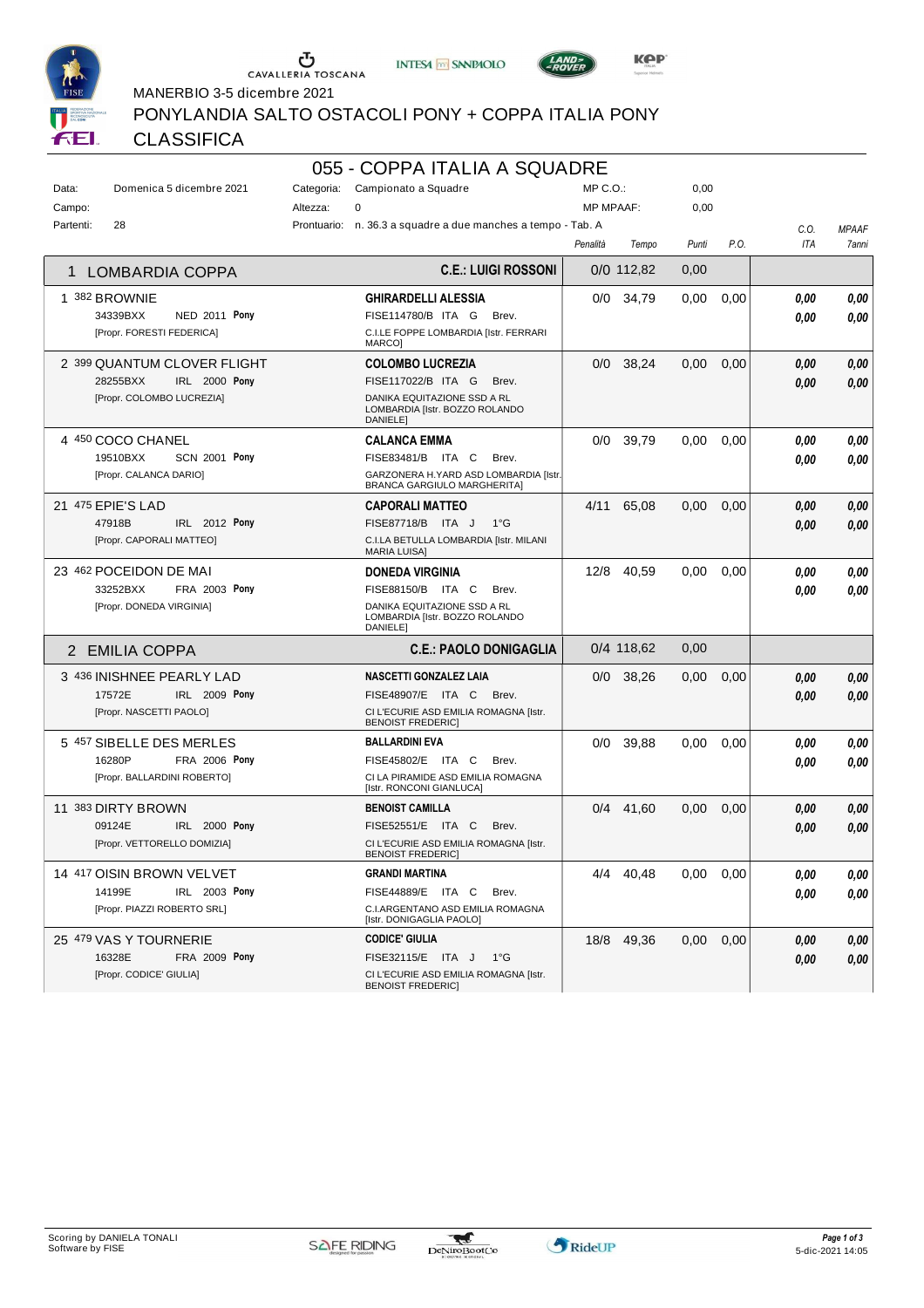





MANERBIO 3-5 dicembre 2021

PONYLANDIA SALTO OSTACOLI PONY + COPPA ITALIA PONY

#### CLASSIFICA

#### 055 - COPPA ITALIA A SQUADRE

| Data:       | Domenica 5 dicembre 2021         | Categoria: | Campionato a Squadre                                                      | $MP C. O.$ :     |             | 0,00  |      |            |              |
|-------------|----------------------------------|------------|---------------------------------------------------------------------------|------------------|-------------|-------|------|------------|--------------|
| Campo:      |                                  | Altezza:   | $\Omega$                                                                  | <b>MP MPAAF:</b> |             | 0,00  |      |            |              |
| Partenti:   | 28                               |            | Prontuario: n. 36.3 a squadre a due manches a tempo - Tab. A              |                  |             |       |      | C.O.       | <b>MPAAF</b> |
|             |                                  |            |                                                                           | Penalità         | Tempo       | Punti | P.O. | <b>ITA</b> | 7anni        |
| 3           | <b>VENETO COPPA</b>              |            | <b>C.E.: GIANLUCA PALMIZI</b>                                             |                  | 4/0 130,02  | 0,00  |      |            |              |
|             | 6 368 U ' TWO ' LOW KARWIN       |            | <b>ZANONI LUCIA</b>                                                       |                  | $0/0$ 42,33 | 0.00  | 0.00 | 0.00       | 0.00         |
|             | 31875BXX<br><b>FRA 2008 Pony</b> |            | FISE59060/D<br>ITA C<br>Brev.                                             |                  |             |       |      | 0.00       | 0.00         |
|             | [Propr. ZANONI LUCIA]            |            | H.C. BOSCHETTO A R.L. VENETO [Istr.<br><b>BOSCHETTO TOMAS)</b>            |                  |             |       |      |            |              |
|             | 10 447 JOLIE VAN DE VONDELHOEVE  |            | <b>TADIELLO CARLOTTA</b>                                                  | 0/4              | 40.64       | 0.00  | 0.00 | 0.00       | 0.00         |
|             | <b>BEL 2005 Pony</b><br>31994BXX |            | FISE39265/D ITA C<br>Brev.                                                |                  |             |       |      | 0.00       | 0.00         |
|             | [Propr. TADIELLO CARLOTTA]       |            | H.C. BOSCHETTO A R.L. VENETO [Istr.<br><b>BOSCHETTO TOMAS)</b>            |                  |             |       |      |            |              |
| 12 468 SOLE |                                  |            | <b>SARTOR ALYSSA</b>                                                      |                  | 4/0 43.62   | 0.00  | 0.00 | 0.00       | 0.00         |
|             | 14244D<br>IRL 2013 Pony          |            | FISE50523/D ITA C<br>$1^{\circ}G$                                         |                  |             |       |      | 0.00       | 0.00         |
|             | [Propr. SARTOR ALYSSA]           |            | IL CASALE ASD VENETO [Istr. MENEGHEL<br><b>CLAUDIO</b>                    |                  |             |       |      |            |              |
|             | 20 452 COQUIN DES CHAMPS         |            | <b>MERCANTI VIRGINIA</b>                                                  | 13/0             | 44.07       | 0.00  | 0.00 | 0.00       | 0,00         |
|             | 14059D<br>FRA 2012 Pony          |            | FISE49119/D ITA J<br>Brev.                                                |                  |             |       |      | 0.00       | 0.00         |
|             | [Propr. BRUNEAU SERGE]           |            | R.C. VALPOLICELLA ASD VENETO [Istr.<br><b>BISSINGER CAROLINE]</b>         |                  |             |       |      |            |              |
|             | 26 412 SILANCER DU COSTIL        |            | <b>CHIAPPONE GINEVRA</b>                                                  | 24/Elim.         | 0.00        | 0.00  | 0.00 | 0.00       | 0,00         |
|             | 13664D<br>FRA 2006 Pony          |            | FISE45901/D ITA C<br>Brev.                                                |                  |             |       |      | 0.00       | 0.00         |
|             | [Propr. CHIAPPONE GINEVRA]       |            | H.C. BOSCHETTO A R.L. VENETO [Istr.<br><b>BOSCHETTO TOMASI</b>            |                  |             |       |      |            |              |
| 4           | LAZIO COPPA                      |            | <b>C.E.: MARI LUISA</b>                                                   |                  | 0/12 132,31 | 0,00  |      |            |              |
|             | 9 388 BOB TWA                    |            | <b>BORELLO GAIA</b>                                                       |                  | 0/4 40,57   | 0,00  | 0,00 | 0.00       | 0,00         |
|             | 26196G<br><b>NED 2003 Pony</b>   |            | FISE83972/G ITA G<br>Brev.                                                |                  |             |       |      | 0.00       | 0.00         |
|             | [Propr. CRISTOFARI MASSIMILIANO] |            | CENTRO IPPICO DEL LEVANTE S.R.L.<br>LAZIO [Istr. POLLASTRINI MARIA LUISA] |                  |             |       |      |            |              |
|             | 13 439 KANTJE'S GAY-LADY H       |            | <b>MONACO DILETTA</b>                                                     | 0/4              | 45,33       | 0,00  | 0,00 | 0.00       | 0,00         |
|             | 29188G<br>NED 2011 Pony          |            | FISE75384/G ITA C<br>Brev.                                                |                  |             |       |      | 0.00       | 0.00         |
|             | [Propr. MONACO DILETTA]          |            | PARCO DELL'INSUGHERATA SSD A RL<br>LAZIO [Istr. TAGLIAMONTE RAFFAELE]     |                  |             |       |      |            |              |
|             | 18 453 ARLEQUIN DE LA SELUNE     |            | <b>COLOMBINI SOFIA</b>                                                    | 4/4              | 46,41       | 0,00  | 0,00 | 0.00       | 0,00         |
|             | 46988B<br>FRA 2010 Pony          |            | FISE83401/G ITA J<br>Brev.                                                |                  |             |       |      | 0.00       | 0.00         |
|             | [Propr. EQUIPASSIONE S.R.L.]     |            | ROMA PONY CLUB SSD A RL LAZIO [Istr.<br><b>MUZIO FLAMINIA1</b>            |                  |             |       |      |            |              |
| 26 410 ZOEY |                                  |            | <b>CERASOLI NOEMI</b>                                                     | 0/Elim.          | 0,00        | 0.00  | 0,00 | 0.00       | 0,00         |
|             | NED 2004 Pony<br>21785G          |            | FISE81135/G ITA C<br>Brev.                                                |                  |             |       |      | 0.00       | 0,00         |
|             | [Propr. NATALI ALESSANDRO]       |            | CENTRO EQUESTRE CASTEL DI LEVA ASD<br>LAZIO [Istr. PERUZZINI AURORA]      |                  |             |       |      |            |              |

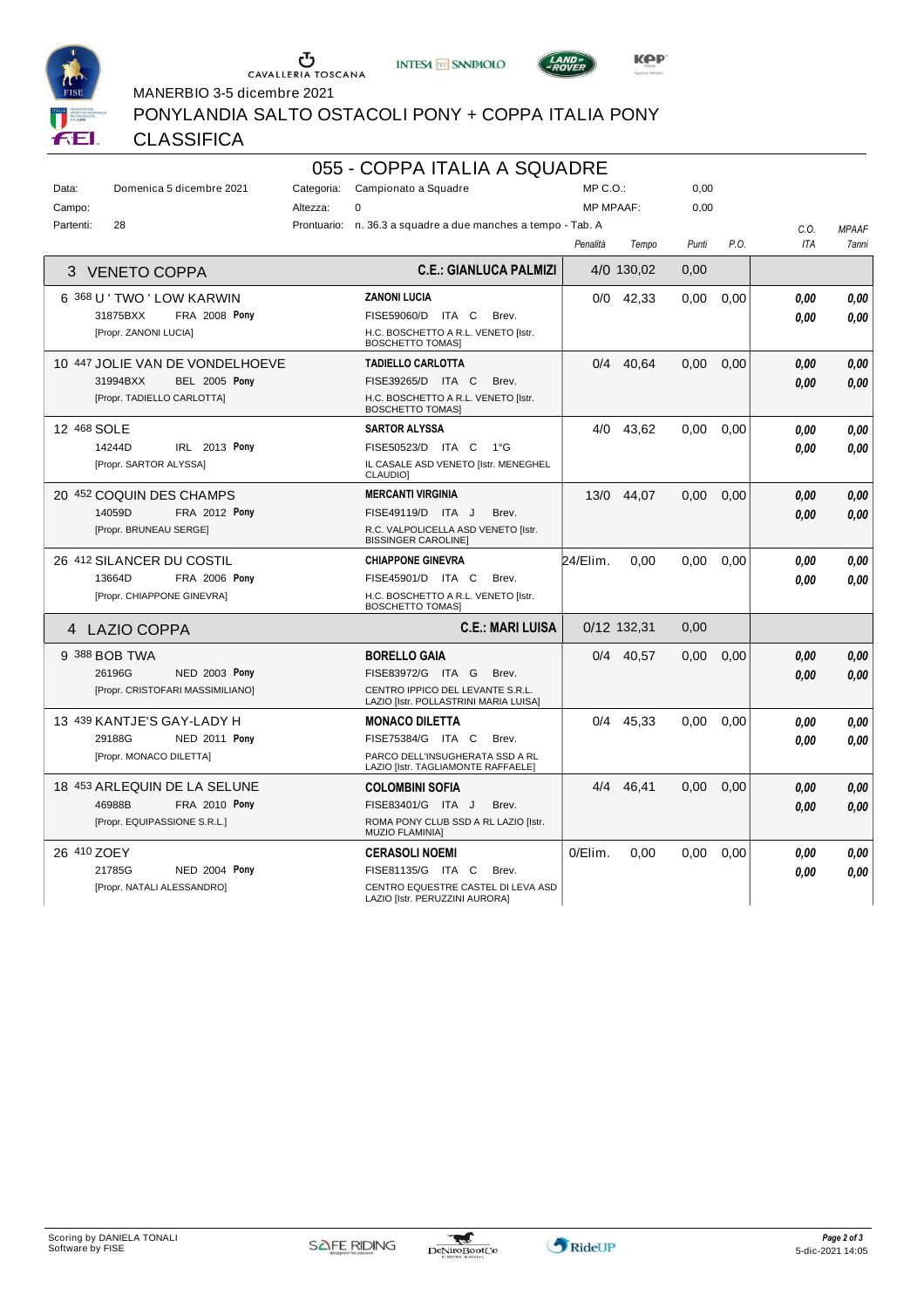





MANERBIO 3-5 dicembre 2021

PONYLANDIA SALTO OSTACOLI PONY + COPPA ITALIA PONY

#### **CLASSIFICA**

### 055 - COPPA ITALIA A SQUADRE

| Data:     | Domenica 5 dicembre 2021                          | Categoria: | Campionato a Squadre                                                | $MP C. O.$ :     |             | 0,00  |      |      |              |
|-----------|---------------------------------------------------|------------|---------------------------------------------------------------------|------------------|-------------|-------|------|------|--------------|
| Campo:    |                                                   | Altezza:   | 0                                                                   | <b>MP MPAAF:</b> |             | 0,00  |      |      |              |
| Partenti: | 28                                                |            | Prontuario: n. 36.3 a squadre a due manches a tempo - Tab. A        |                  |             |       |      | C.O. | <b>MPAAF</b> |
|           |                                                   |            |                                                                     | Penalità         | Tempo       | Punti | P.O. | ITA  | 7anni        |
|           | <b>TOSCANA COPPA ITALIA</b>                       |            | <b>C.E.: GIAMPIETRO ZORZI</b>                                       |                  | 8/8 132,21  | 0,00  |      |      |              |
|           | 7 426 KASTANJEHOEVES AMAZONE                      |            | <b>ROMUALDI GIULIA</b>                                              | 0/0              | 42,86       | 0,00  | 0,00 | 0.00 | 0,00         |
|           | 28965BXX<br><b>NED 2008 Pony</b>                  |            | FISE63903/F ITA C<br>Brev.                                          |                  |             |       |      | 0.00 | 0.00         |
|           | [Propr. FERLONI FILIPPO]                          |            | AED CORTE DEGLI ANGELI TOSCANA [Istr.<br><b>DAMI CATERINA]</b>      |                  |             |       |      |      |              |
|           | 19 400 BIANCA DES BARRES                          |            | <b>PONETI SOFIA</b>                                                 |                  | 4/8 52.82   | 0.00  | 0.00 | 0.00 | 0,00         |
|           | 32699BXX<br>FRA 2011 Pony                         |            | FISE60747/F ITA G<br>Brev.                                          |                  |             |       |      | 0.00 | 0,00         |
|           | [Propr. PIERI STEFANO]                            |            | C.I. LE STRADACCE ASD TOSCANA [Istr.<br><b>BADIANI RICCARDO]</b>    |                  |             |       |      |      |              |
|           | 22 461 RED BULL                                   |            | <b>ANDREI LARA</b>                                                  | 8/8              | 44,83       | 0,00  | 0,00 | 0.00 | 0,00         |
|           | <b>SCN 2001 Pony</b><br>13041G                    |            | FISE47452/F ITA C<br>Brev.                                          |                  |             |       |      | 0.00 | 0,00         |
|           | [Propr. MANETTI MARIA SILVIA]                     |            | JUMPING MONTALGETO ASD TOSCANA<br>[Istr. FRANCHINI MAURO]           |                  |             |       |      |      |              |
|           | 24 381 DICIE REILEY                               |            | <b>PINZAUTI GRETA</b>                                               | 24/0             | 44,52       | 0.00  | 0,00 | 0.00 | 0,00         |
|           | 17022P<br>IRL 2003 Pony                           |            | FISE61291/F ITA C<br>Brev.                                          |                  |             |       |      | 0.00 | 0.00         |
|           | [Propr. AZ. BOCCHINI SANDRO]                      |            | SCUDERIE DEL VENTO ASD TOSCANA [Istr.<br><b>INNOCENTI MARCO]</b>    |                  |             |       |      |      |              |
|           | 26 480 LISKILLEN REBEL                            |            | PERUGINO NICCOLO'                                                   | 4/Elim.          | 0.00        | 0.00  | 0.00 | 0.00 | 0,00         |
|           | 13035F<br>IRL 2008 Pony                           |            | FISE37049/F ITA J<br>Brev.                                          |                  |             |       |      | 0.00 | 0,00         |
|           | [Propr. A.I. DUNIA RUNCH]                         |            | A.I.DUNIA RANCH TOSCANA [Istr. GIUNTI<br><b>MARIO]</b>              |                  |             |       |      |      |              |
| 6         | <b>PIEMONTE COPPA</b>                             |            | <b>C.E.: SALVATORE OPPES</b>                                        |                  | 12/8 124,28 | 0,00  |      |      |              |
|           | 8 413 STEFI DU VAL                                |            | <b>LUCIANI ANNA</b>                                                 | 4/0              | 36,69       | 0.00  | 0,00 | 0.00 | 0,00         |
|           | 18342A<br>ITA 2011 Pony                           |            | FISE45304/A ITA C<br>Brev.                                          |                  |             |       |      | 0.00 | 0,00         |
|           | [Propr. ASSOCIAZIONE IPPICA IL CAVALLO A DONDOLO] |            | C.E.DI MOTTALCIATA ASD PIEMONTE [Istr.<br><b>VITTONE MARILIA)</b>   |                  |             |       |      |      |              |
|           | 15 371 PIEMONT ZINGARA                            |            | <b>ROVETTO ANGELICA ANNA</b>                                        |                  | 4/4 41.54   | 0.00  | 0.00 | 0.00 | 0.00         |
|           | ITA 2010 Pony<br>17682A                           |            | FISE55557/A ITA G<br>Brev.                                          |                  |             |       |      | 0.00 | 0,00         |
|           | [Propr. ASSOCIAZIONE IPPICA IL CAVALLO A DONDOLO] |            | C.E.DI MOTTALCIATA ASD PIEMONTE [Istr.<br><b>VITTONE MARILIA)</b>   |                  |             |       |      |      |              |
|           | 16 449 CASTELBAJAC ARBALOU                        |            | <b>ROBIOLIO MARTINA</b>                                             | 4/4              | 46,05       | 0.00  | 0,00 | 0.00 | 0,00         |
|           | 20568A<br>FRA 2012 Pony                           |            | FISE40871/A ITA J<br>Brev.                                          |                  |             |       |      | 0.00 | 0.00         |
|           | [Propr. OLIVETTA MATTEO]                          |            | C.E.DI MOTTALCIATA ASD PIEMONTE [Istr.<br><b>VITTONE MARILIA]</b>   |                  |             |       |      |      |              |
|           | 17 459 ORCHID'S SEA FOAM                          |            | <b>FISCALETTI MATILDE</b>                                           | 4/4              | 46,32       | 0,00  | 0,00 | 0,00 | 0,00         |
|           | 33677BXX<br><b>NED 2008 Pony</b>                  |            | FISE44132/A ITA C<br>Brev.                                          |                  |             |       |      | 0.00 | 0.00         |
|           | [Propr. SCHIRINZI MARTINA]                        |            | NUOVA S.I. ALESSANDRINA ASD PIEMONTE<br>[Istr. GUZZINATI VALENTINA] |                  |             |       |      |      |              |

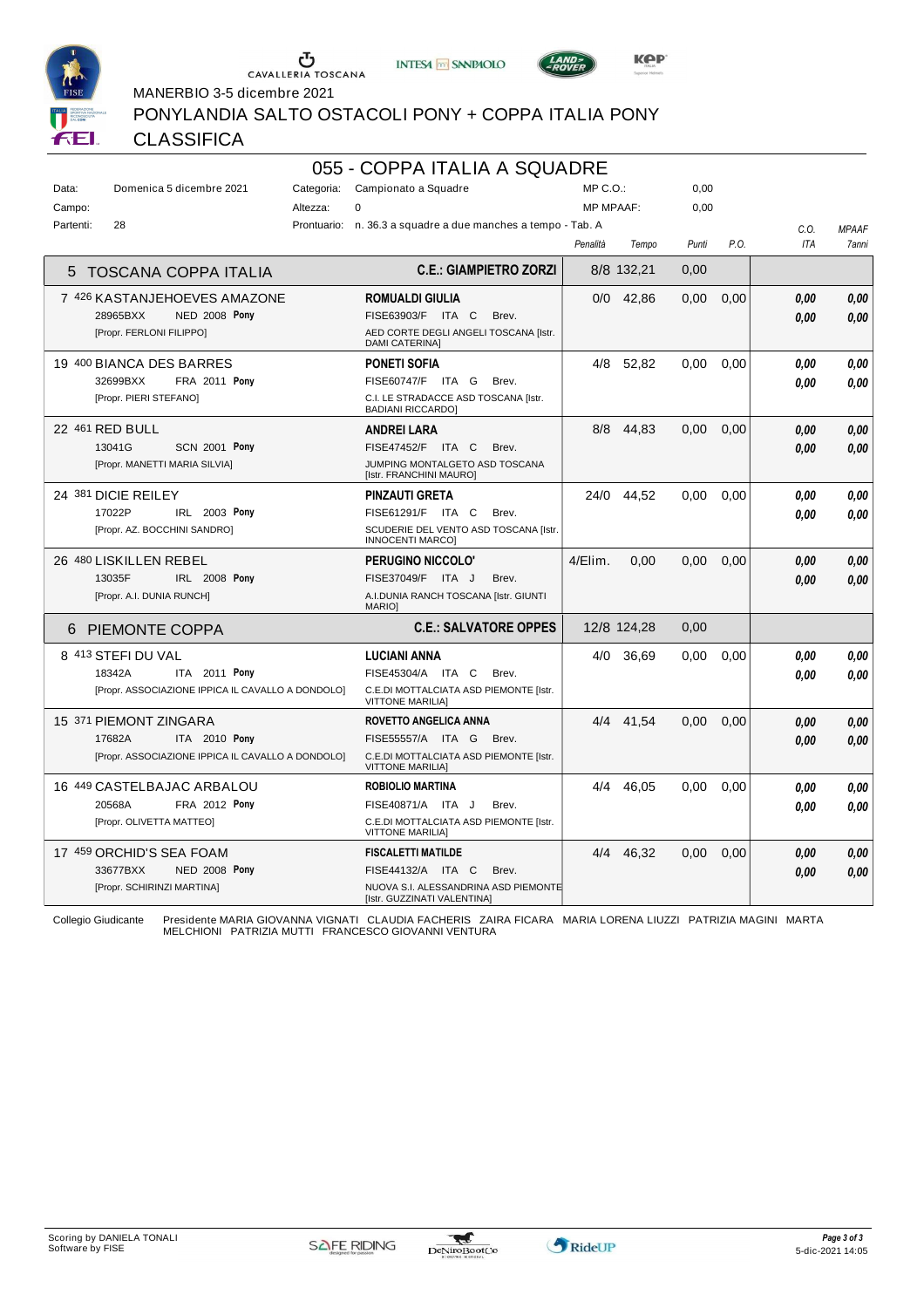





MANERBIO 3-5 dicembre 2021

PONYLANDIA SALTO OSTACOLI PONY + COPPA ITALIA PONY

#### **CLASSIFICA**

|             |                                                                     |             | 048 - LIVELLO 4/5 CLASSFICA FINALE                                    |                  |       |       |            |            |              |
|-------------|---------------------------------------------------------------------|-------------|-----------------------------------------------------------------------|------------------|-------|-------|------------|------------|--------------|
| Data:       | Sabato 4 dicembre 2021                                              | Categoria:  | Classifica Finale                                                     | MP C. O.         |       | 0,00  |            |            |              |
| Campo:      |                                                                     | Altezza:    | $\mathbf 0$                                                           | <b>MP MPAAF:</b> |       | 0.00  |            |            |              |
| Partenti:   | $\overline{7}$                                                      | Prontuario: | <b>CLASSIFICA FINALE</b>                                              |                  |       |       |            | C.0.       | <b>MPAAF</b> |
|             |                                                                     |             |                                                                       | Penalità         | Tempo | Punti | P.O.       | <b>ITA</b> | <b>7anni</b> |
|             | 481 SNICKERS 57                                                     |             | <b>GANDINI ALICE</b>                                                  | $\Omega$         | 0.00  |       | 0,00 17,60 | 0.00       | 0.00         |
|             | 34643BXX<br><b>GER 2007 Pony</b>                                    |             | FISE103735/B ITA C<br>$1^{\circ}$ G                                   |                  |       |       |            | 0.00       | 0.00         |
|             | [Propr. GANDINI VALERIO LUCIANO]                                    |             | IL BEDESCO ASD LOMBARDIA [Istr.<br>CIROCCHI RITA]                     |                  |       |       |            |            |              |
| 2 487 PABLO |                                                                     |             | <b>CAMPANELLA RACHELE</b>                                             | $\Omega$         | 0,00  |       | 0.00 12,20 | 0,00       | 0,00         |
|             | <b>NED 2006 Pony</b><br>33988BXX                                    |             | FISE40114/M ITA J 1°G                                                 |                  |       |       |            | 0.00       | 0,00         |
|             | [Propr. CENTRO IPPICO TEAM SISTERS DI BALZERETTI<br><b>SABRINAI</b> |             | A.S.D.E. VILLA PENSABENE SICILIA [Istr.<br><b>MICELI ROBERTOI</b>     |                  |       |       |            |            |              |
|             | 3 482 VAINQUEUR DE LALANDE                                          |             | <b>RUOTOLO VITTORIA SOFIA</b>                                         | $\Omega$         | 0,00  |       | 0,00 10,80 | 0.00       | 0.00         |
|             | <b>FRA 2009 Pony</b><br>34189BXX                                    |             | FISE102424/B ITA C<br>1°G                                             |                  |       |       |            | 0.00       | 0.00         |
|             | [Propr. RUOTOLO VITTORIA SOFIA]                                     |             | CI DI MISINTO LE GHIANDE SSD A RL<br>LOMBARDIA [Istr. FORTE GIUSEPPE] |                  |       |       |            |            |              |
| 4 483 DIAGO |                                                                     |             | <b>BRUSCO DIEGO</b>                                                   | $\Omega$         | 0,00  |       | 0.00 10.00 | 0,00       | 0,00         |
|             | <b>BEL 2003 Pony</b><br>03258C                                      |             | FISE16579/C ITA C<br>$1^{\circ}G$                                     |                  |       |       |            | 0.00       | 0,00         |
|             | [Propr. SOCIETA' IPPICA FINALESE]                                   |             | C.I.HOBBY HORSE - CN PIEMONTE [Istr.<br><b>GIORDANO FLAVIOI</b>       |                  |       |       |            |            |              |
|             | 5 484 SODAR'S LAD                                                   |             | <b>ROSSON AURORA</b>                                                  | $\Omega$         | 0.00  | 0.00  | 6.60       | 0.00       | 0.00         |
|             | IRL 2009 Pony<br>34520BXX                                           |             | FISE39377/D ITA C<br>$1^{\circ}G$                                     |                  |       |       |            | 0.00       | 0.00         |
|             | [Propr. SCHINCARIOL NADIA]                                          |             | SCUDERIA EQUIPOLIS TIZIANA ASD<br>VENETO [Istr. ALAGIA GAETANO]       |                  |       |       |            |            |              |
|             | 485 CLYDAGH FORT                                                    |             | <b>RENSI ALESSANDRA</b>                                               | $\Omega$         | 0,00  | 0,00  | 2,40       | 0.00       | 0,00         |
|             | IRL 2011 Pony<br>13468D                                             |             | FISE36245/D ITA J<br>$1^{\circ}G$                                     |                  |       |       |            | 0.00       | 0.00         |
|             | [Propr. KRATIROVA KRISTINE]                                         |             | HORSE RESORT VENETO [Istr. CANOVA<br><b>ANTONIA]</b>                  |                  |       |       |            |            |              |
|             | 486 HARRY POTTER                                                    |             | <b>PIARULLI FLAMINIA</b>                                              | 0                | 0.00  | 0.00  | 1.20       | 0.00       | 0.00         |
|             | 2006 Pony<br>27981T<br><b>ITA</b>                                   |             | FISE52908/G ITA J<br>$1^{\circ}$ G                                    |                  |       |       |            | 0.00       | 0.00         |
|             | [Propr. VIZZINI LUCIA]                                              |             | C.E. ROMA ASD LAZIO [Istr. DE GIORGIO<br><b>ALBERTOI</b>              |                  |       |       |            |            |              |

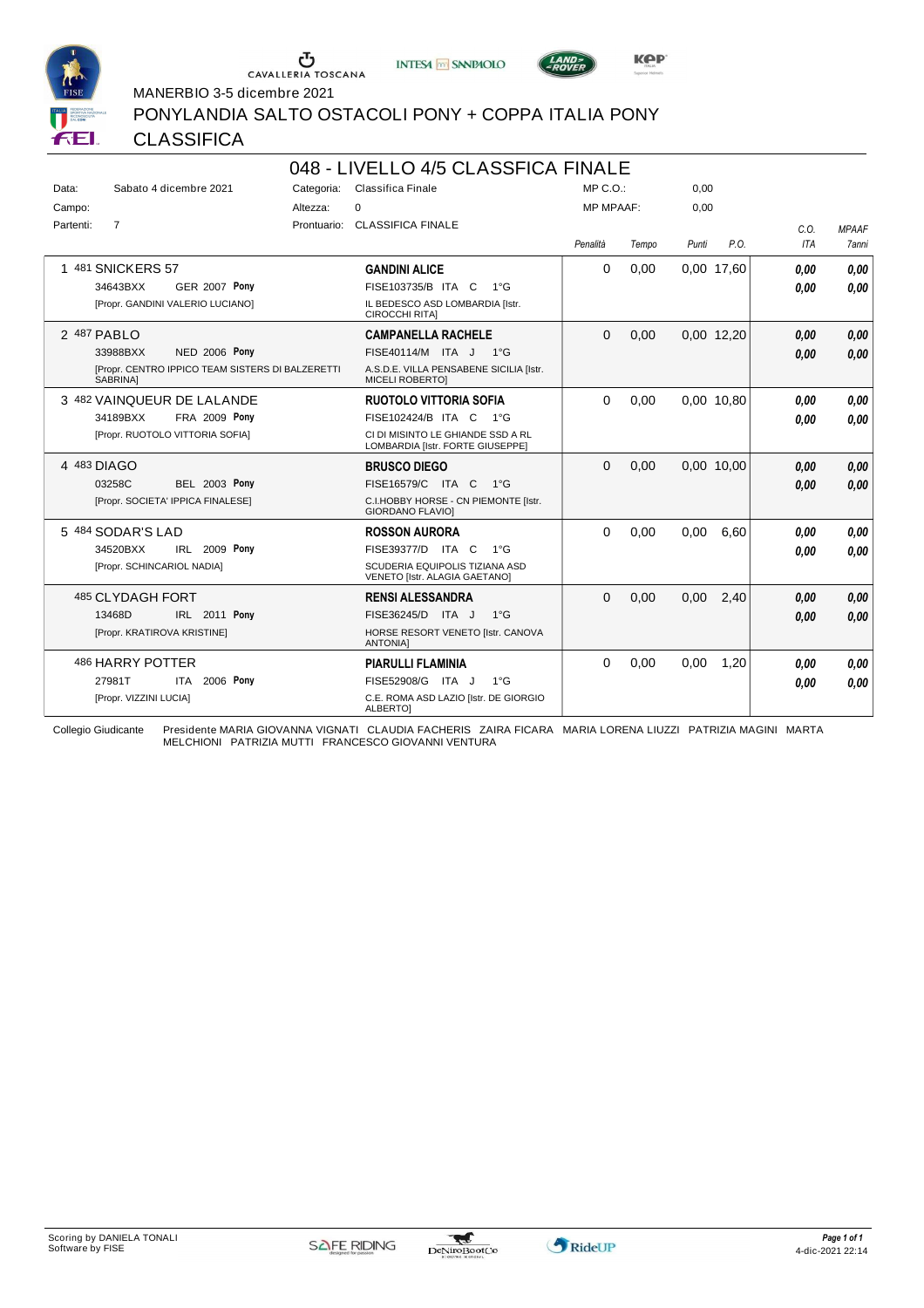





MANERBIO 3-5 dicembre 2021

PONYLANDIA SALTO OSTACOLI PONY + COPPA ITALIA PONY

#### **CLASSIFICA**

|           |                                                   |             | 047 - LIVELLO 3 CLASSIFICA FINALE                                         |                  |       |       |            |            |              |
|-----------|---------------------------------------------------|-------------|---------------------------------------------------------------------------|------------------|-------|-------|------------|------------|--------------|
| Data:     | Sabato 4 dicembre 2021                            | Categoria:  | Classifica Finale                                                         | $MP C. O.$ :     |       | 0,00  |            |            |              |
| Campo:    |                                                   | Altezza:    | 0                                                                         | <b>MP MPAAF:</b> |       | 0,00  |            |            |              |
| Partenti: | 12                                                | Prontuario: | <b>CLASSIFICA FINALE</b>                                                  |                  |       |       |            | C.O.       | <b>MPAAF</b> |
|           |                                                   |             |                                                                           | Penalità         | Tempo | Punti | P.O.       | <b>ITA</b> | 7anni        |
|           | 1 476 ULLA D'ASPE                                 |             | <b>D'APOLITO EMILY</b>                                                    | 0                | 0,00  |       | 0.00 28,60 | 0.00       | 0,00         |
|           | 35097BXX<br><b>FRA 2008 Pony</b>                  |             | FISE86276/B ITA C<br>$1^{\circ}G$                                         |                  |       |       |            | 0,00       | 0,00         |
|           | [Propr. D'APOLITO EMILY]                          |             | C.I.DE LA MONDA LOMBARDIA [Istr. ROCCHI<br>ANNA]                          |                  |       |       |            |            |              |
|           | 2 477 PIEMONT AMIRA                               |             | <b>CAMERLENGO LUDOVICA</b>                                                | $\Omega$         | 0,00  |       | 0.00 23.20 | 0,00       | 0,00         |
|           | 18415A<br>ITA 2011 Pony                           |             | FISE37825/A ITA C<br>$1^{\circ}G$                                         |                  |       |       |            | 0,00       | 0,00         |
|           | [Propr. ASSOCIAZIONE IPPICA IL CAVALLO A DONDOLO] |             | JUMPING VILLA SCHEIBLER ASD<br>LOMBARDIA [Istr. OLGIATI ROSSELLA]         |                  |       |       |            |            |              |
|           | 3 478 SCHAKO DAV'NIR                              |             | <b>CIMA ANNAMARIA</b>                                                     | $\Omega$         | 0,00  |       | 0,00 21,00 | 0,00       | 0,00         |
|           | FRA 2006 Pony<br>24013BXX                         |             | FISE35642/E ITA J<br>$1^{\circ}G$                                         |                  |       |       |            | 0.00       | 0,00         |
|           | [Propr. RIBOTTA PAOLO]                            |             | DANIKA EQUITAZIONE SSD A RL<br>LOMBARDIA [Istr. BOZZO ROLANDO             |                  |       |       |            |            |              |
|           | 4 475 EPIE'S LAD                                  |             | DANIELE]<br><b>CAPORALI MATTEO</b>                                        | 0                | 0,00  |       | 0.00 20.60 | 0,00       | 0,00         |
|           | 47918B<br>IRL 2012 Pony                           |             | FISE87718/B ITA J<br>$1^{\circ}G$                                         |                  |       |       |            | 0.00       | 0,00         |
|           | [Propr. CAPORALI MATTEO]                          |             | C.I.LA BETULLA LOMBARDIA [Istr. MILANI                                    |                  |       |       |            |            |              |
|           |                                                   |             | <b>MARIA LUISA]</b>                                                       |                  |       |       |            |            |              |
|           | 5 474 ELANO                                       |             | <b>MONTUSCHI REBECCA ELENA</b>                                            | $\Omega$         | 0,00  |       | 0.00 15,80 | 0.00       | 0,00         |
|           | 33312BXX<br><b>BEL 2005 Pony</b>                  |             | FISE91028/B ITA C<br>1°G                                                  |                  |       |       |            | 0.00       | 0.00         |
|           | [Propr. MONTUSCHI REBECCA ELENA]                  |             | CI A COLORI ASD LOMBARDIA [Istr.<br><b>CAPPELLETTI SOFIAI</b>             |                  |       |       |            |            |              |
|           | 6 473 ORCHID'S PRIMERA                            |             | <b>STEFANI ALESSIA</b>                                                    | $\Omega$         | 0,00  |       | 0.00 15.40 | 0.00       | 0,00         |
|           | 28571BXX<br>NED 2007 Pony                         |             | FISE91371/B ITA C<br>1°G                                                  |                  |       |       |            | 0.00       | 0,00         |
|           | [Propr. AZ. AGR. IL CAMPO E C. SNC]               |             | ASD SCUD .IL CAMPO LOMBARDIA [Istr.<br><b>COLOMBO EMILIANO]</b>           |                  |       |       |            |            |              |
|           | 7 468 SOLE                                        |             | <b>SARTOR ALYSSA</b>                                                      | 0                | 0,00  |       | 0.00 15.20 | 0.00       | 0,00         |
|           | IRL 2013 Pony<br>14244D                           |             | FISE50523/D ITA C<br>1°G                                                  |                  |       |       |            | 0,00       | 0.00         |
|           | [Propr. SARTOR ALYSSA]                            |             | IL CASALE ASD VENETO [Istr. MENEGHEL<br>CLAUDIO]                          |                  |       |       |            |            |              |
|           | 8 469 COOL RI CASHEL                              |             | <b>VAGNI PENELOPE</b>                                                     | $\Omega$         | 0,00  |       | 0.00 10.80 | 0.00       | 0,00         |
|           | 15186E<br><b>IRL 2008 Pony</b>                    |             | FISE48641/E ITA C<br>Brev.                                                |                  |       |       |            | 0,00       | 0,00         |
|           | [Propr. VAGNI PENELOPE]                           |             | C.I. LA COCCINELLA ASD EMILIA ROMAGNA<br>[Istr. SABATINI CAROL]           |                  |       |       |            |            |              |
|           | 9 472 INDIAN MIST                                 |             | <b>FENAROLI LUDOVICA</b>                                                  | 0                | 0,00  |       | 0.00 10.00 | 0,00       | 0,00         |
|           | IRL 2005 Pony<br>28135BXX                         |             | FISE94602/B ITA C<br>1°G                                                  |                  |       |       |            | 0,00       | 0,00         |
|           | [Propr. POZZI NINA MARIA]                         |             | FF JUMPING LOMBARDIA [Istr. FRANZONI<br><b>ANNA MARIA1</b>                |                  |       |       |            |            |              |
|           | 10 480 LISKILLEN REBEL                            |             | PERUGINO NICCOLO'                                                         | 0                | 0,00  | 0,00  | 6,60       | 0,00       | 0,00         |
|           | IRL 2008 Pony<br>13035F                           |             | FISE37049/F ITA J<br>Brev.                                                |                  |       |       |            | 0,00       | 0,00         |
|           | [Propr. A.I. DUNIA RUNCH]                         |             | A.I.DUNIA RANCH TOSCANA [Istr. GIUNTI<br>MARIO]                           |                  |       |       |            |            |              |
|           | 11 471 ULTRA BOY DE TREHO                         |             | <b>MAGNI LUDOVICA</b>                                                     | 0                | 0,00  | 0,00  | 2,00       | 0,00       | 0,00         |
|           | 34123BXX<br>FRA 2008 Pony                         |             | FISE103938/B ITA C<br>Brev.                                               |                  |       |       |            | 0,00       | 0,00         |
|           | [Propr. MAGNI LUDOVICA]                           |             | DANIKA EQUITAZIONE SSD A RL<br>LOMBARDIA [Istr. BOZZO ROLANDO<br>DANIELE] |                  |       |       |            |            |              |
|           | 479 VAS Y TOURNERIE                               |             | <b>CODICE' GIULIA</b>                                                     | 0                | 0,00  | 0,00  | 0,00       | 0,00       | 0,00         |
|           | 16328E<br><b>FRA 2009 Pony</b>                    |             | FISE32115/E ITA J<br>− 1°G                                                |                  |       |       |            | 0,00       | 0,00         |
|           | [Propr. CODICE' GIULIA]                           |             | CI L'ECURIE ASD EMILIA ROMAGNA [Istr.                                     |                  |       |       |            |            |              |
|           |                                                   |             | <b>BENOIST FREDERIC]</b>                                                  |                  |       |       |            |            |              |

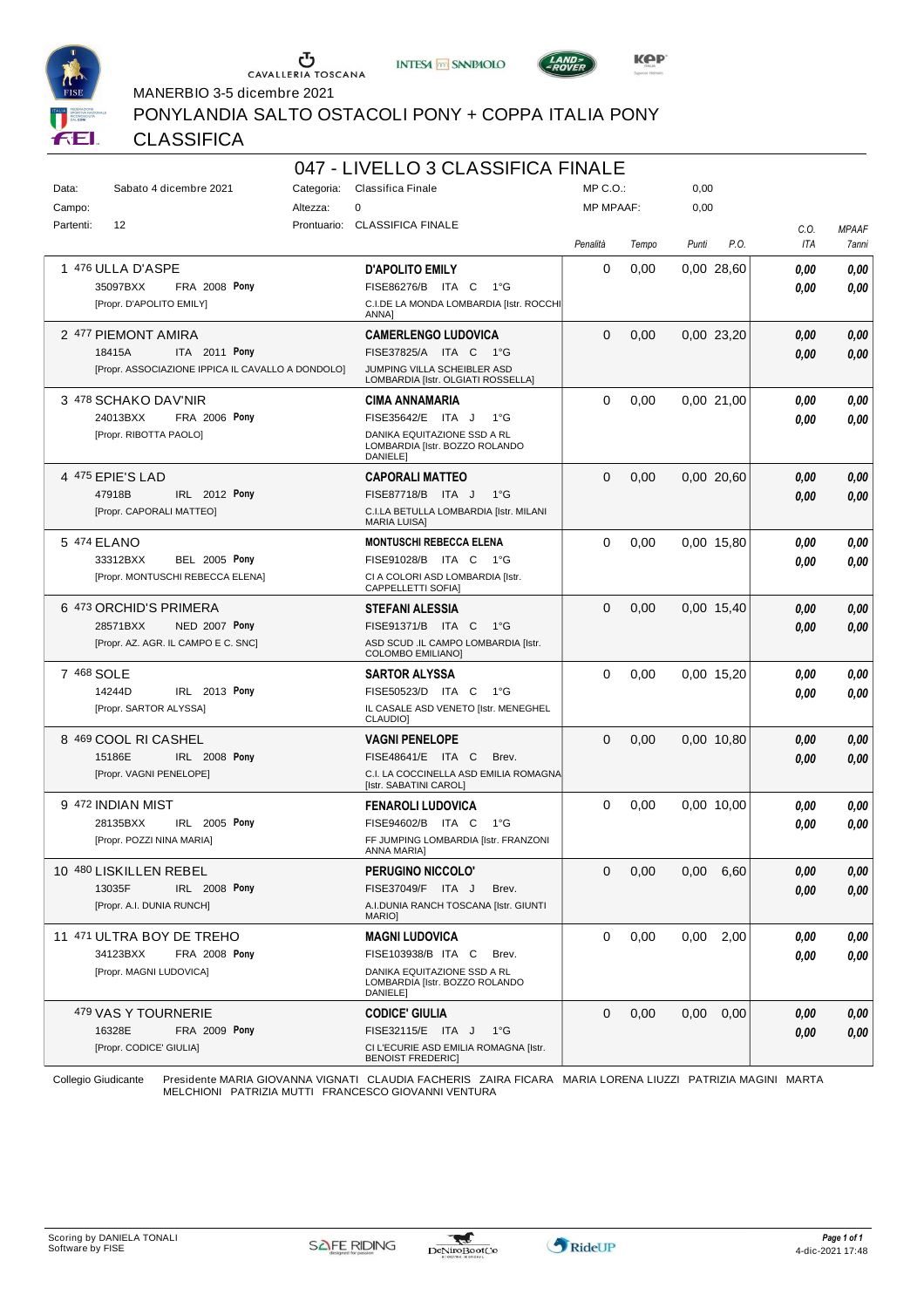





MANERBIO 3-5 dicembre 2021

PONYLANDIA SALTO OSTACOLI PONY + COPPA ITALIA PONY

#### **CLASSIFICA**

|           |                                                                                                                    |            | 046 - LIVELLO 2 CLASSIFICA FINALE                                                                                                 |                  |       |       |            |              |                       |
|-----------|--------------------------------------------------------------------------------------------------------------------|------------|-----------------------------------------------------------------------------------------------------------------------------------|------------------|-------|-------|------------|--------------|-----------------------|
| Data:     | Sabato 4 dicembre 2021                                                                                             | Categoria: | Classifica Finale                                                                                                                 | MP C. O.         |       | 0,00  |            |              |                       |
| Campo:    |                                                                                                                    | Altezza:   | $\Omega$                                                                                                                          | <b>MP MPAAF:</b> |       | 0,00  |            |              |                       |
| Partenti: | 13                                                                                                                 |            | Prontuario: CLASSIFICA FINALE                                                                                                     | Penalità         | Tempo | Punti | P.O.       | C.O.<br>ITA  | <b>MPAAF</b><br>7anni |
|           | 1 459 ORCHID'S SEA FOAM<br>33677BXX<br><b>NED 2008 Pony</b><br>[Propr. SCHIRINZI MARTINA]                          |            | <b>FISCALETTI MATILDE</b><br>FISE44132/A ITA C<br>Brev.<br>NUOVA S.I. ALESSANDRINA ASD PIEMONTE<br>[Istr. GUZZINATI VALENTINA]    | 0                | 0,00  |       | 0.00 26,40 | 0,00<br>0.00 | 0,00<br>0.00          |
|           | 2 457 SIBELLE DES MERLES<br>16280P<br>FRA 2006 Pony<br>[Propr. BALLARDINI ROBERTO]                                 |            | <b>BALLARDINI EVA</b><br>FISE45802/E ITA C<br>Brev.<br>CI LA PIRAMIDE ASD EMILIA ROMAGNA<br>[Istr. RONCONI GIANLUCA]              | $\Omega$         | 0,00  |       | 0.00 26.00 | 0,00<br>0.00 | 0,00<br>0.00          |
|           | 3 452 COQUIN DES CHAMPS<br>14059D<br>FRA 2012 Pony<br>[Propr. BRUNEAU SERGE]                                       |            | <b>MERCANTI VIRGINIA</b><br>FISE49119/D ITA J<br>Brev.<br>R.C. VALPOLICELLA ASD VENETO [Istr.<br><b>BISSINGER CAROLINE]</b>       | 0                | 0,00  |       | 0,00 24,20 | 0.00<br>0.00 | 0,00<br>0.00          |
|           | 4 451 UNLIMITED PRIDE<br>27805BXX<br>IRL 2004 Pony<br>[Propr. CARAMMA ILARIA CHIARA GIUSEPPINA]                    |            | <b>OLIVARES GIULIA</b><br>FISE111790/B ITA C<br>Brev.<br>SCUDERIE DELLA MALASPINA SSD A RL<br>LOMBARDIA [Istr. PASINI ELENA]      | $\Omega$         | 0,00  |       | 0.00 23.80 | 0.00<br>0.00 | 0,00<br>0.00          |
|           | 5 462 POCEIDON DE MAI<br>33252BXX<br>FRA 2003 Pony<br>[Propr. DONEDA VIRGINIA]                                     |            | <b>DONEDA VIRGINIA</b><br>FISE88150/B ITA C<br>Brev.<br>DANIKA EQUITAZIONE SSD A RL<br>LOMBARDIA [Istr. BOZZO ROLANDO<br>DANIELE] | 0                | 0,00  |       | 0.00 18.80 | 0.00<br>0.00 | 0,00<br>0.00          |
|           | 6 453 ARLEQUIN DE LA SELUNE<br>46988B<br>FRA 2010 Pony<br>[Propr. EQUIPASSIONE S.R.L.]                             |            | <b>COLOMBINI SOFIA</b><br>FISE83401/G ITA J<br>Brev.<br>ROMA PONY CLUB SSD A RL LAZIO [Istr.<br><b>MUZIO FLAMINIA]</b>            | $\Omega$         | 0,00  |       | 0,00 17,40 | 0.00<br>0,00 | 0,00<br>0.00          |
|           | 7 463 SANDO (DE)<br>08157D<br><b>GER 2000 Pony</b><br>[Propr. FERRI GIAMPIERO]                                     |            | <b>MENNA SOFIA</b><br>FISE81555/B ITA C<br>Brev.<br>C.I. LA CAMILLA ASD LOMBARDIA [Istr.<br>PALMA MARIA CRISTINA]                 | 0                | 0,00  |       | 0,00 16,00 | 0.00<br>0.00 | 0,00<br>0.00          |
|           | 8 455 QUIRINO<br>14325F<br>ITA 2009 Pony<br>[Propr. GIULIANO RAFFAELLA]                                            |            | <b>AGRETTI TOMMASO</b><br>FISE55339/F ITA G<br>Brev.<br>LIVORNO EQUESTRIAN CENTER ASD<br>TOSCANA [Istr. MIGLI RICCARDO]           | $\Omega$         | 0,00  |       | 0.00 15,60 | 0.00<br>0.00 | 0,00<br>0.00          |
|           | 9 466 DE KLEINE NIEUWE BRAND'S TESLA<br>NED 2011 Pony<br>16170E<br>[Propr. LE PERLE AZ. AGR. DI PUGGIONINU MATTIA] |            | CIMA ANNAMARIA<br>FISE35642/E ITA J<br>1°G<br>DANIKA EQUITAZIONE SSD A RL<br>LOMBARDIA [Istr. BOZZO ROLANDO<br>DANIELE]           | 0                | 0,00  |       | 0,00 12,20 | 0,00<br>0.00 | 0,00<br>0.00          |
|           | 10 456 INNOCENT VAN DE BERNUM<br>23402BXX<br><b>BEL 2004 Pony</b><br>[Propr. DE GIUSEPPE MASSIMO]                  |            | <b>ALGISI MARTA MARIA</b><br>FISE100428/B ITA G<br>Brev.<br>C.I.LE FOPPE LOMBARDIA [Istr. FERRARI<br>MARCO]                       | $\mathbf 0$      | 0,00  | 0,00  | 8,80       | 0.00<br>0,00 | 0,00<br>0,00          |
|           | 454 ETWAT<br><b>NED 2007 Pony</b><br>34363BXX<br>[Propr. GRASSO BIONDI BEATRICE]                                   |            | <b>GRASSO BIONDI BEATRICE</b><br>FISE107728/B ITA G<br>Brev.<br>LE FRONDE ASD LOMBARDIA [Istr. SMUSSI<br><b>ITALO]</b>            | 0                | 0,00  | 0,00  | 0,00       | 0.00<br>0,00 | 0,00<br>0.00          |
|           | 458 ABELLE DES CHAMPS DESSIES<br>05435S<br><b>BEL 2006 Pony</b><br>[Propr. ASD PONTEVECCHIO RANCH]                 |            | <b>ROTA BENEDETTA</b><br>FISE97071/B ITA C<br>Brev.<br>ISOLA DI BERGAMO ASD LOMBARDIA [Istr.<br><b>MELE MICHELA]</b>              | $\mathbf 0$      | 0,00  | 0,00  | 0,00       | 0,00<br>0,00 | 0,00<br>0,00          |
|           | 461 RED BULL<br><b>SCN 2001 Pony</b><br>13041G<br>[Propr. MANETTI MARIA SILVIA]                                    |            | <b>ANDREI LARA</b><br>FISE47452/F ITA C<br>Brev.<br>JUMPING MONTALGETO ASD TOSCANA<br>[Istr. FRANCHINI MAURO]                     | 0                | 0,00  | 0,00  | 3,60       | 0,00<br>0,00 | 0,00<br>0,00          |

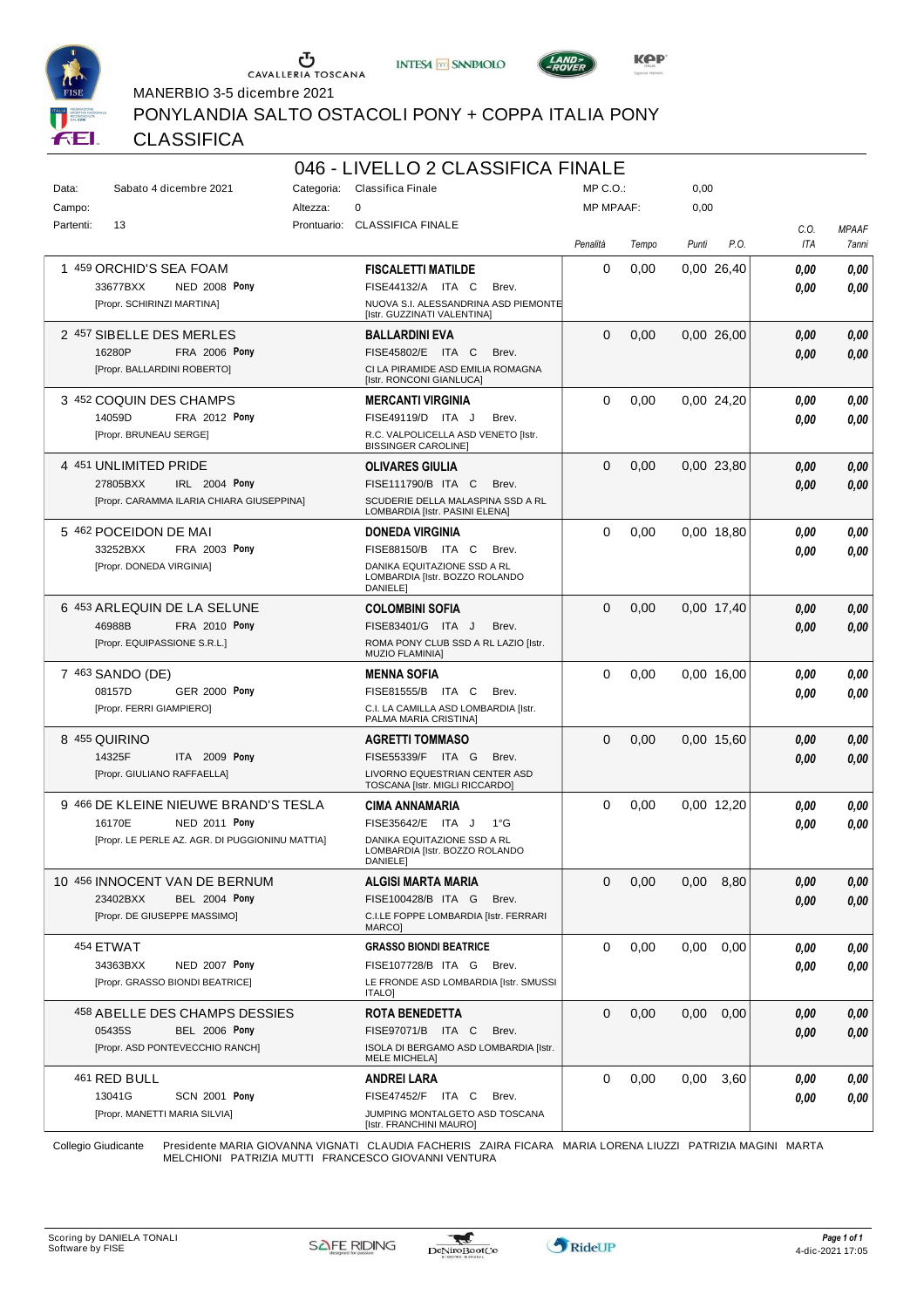





MANERBIO 3-5 dicembre 2021

PONYLANDIA SALTO OSTACOLI PONY + COPPA ITALIA PONY

# CLASSIFICA

|           |                                     |            | 045 - LIVELLO 1 CLASSIFICA FINALE                                           |                  |       |       |            |      |              |
|-----------|-------------------------------------|------------|-----------------------------------------------------------------------------|------------------|-------|-------|------------|------|--------------|
| Data:     | Sabato 4 dicembre 2021              | Categoria: | Classifica Finale                                                           | MP C.O.:         |       | 0,00  |            |      |              |
| Campo:    |                                     | Altezza:   | 0                                                                           | <b>MP MPAAF:</b> |       | 0,00  |            |      |              |
| Partenti: | 25                                  |            | Prontuario: CLASSIFICA FINALE                                               |                  |       |       |            | C.O. | <b>MPAAF</b> |
|           |                                     |            |                                                                             | Penalità         | Tempo | Punti | P.O.       | ITA  | 7anni        |
|           | 1 445 BASTA DU LOINQUIN             |            | <b>VIRGILIO FRANCESCA</b>                                                   | 0                | 0,00  |       | 0,00 53,60 | 0.00 | 0,00         |
|           | 46989B<br><b>FRA 2011 Pony</b>      |            | FISE91326/B ITA J<br>Brev.                                                  |                  |       |       |            | 0.00 | 0.00         |
|           | [Propr. PAZZINI CLAUDIA]            |            | C.I. LA CAMILLA ASD LOMBARDIA [Istr.<br>PALMA MARIA CRISTINA]               |                  |       |       |            |      |              |
|           | 2 447 JOLIE VAN DE VONDELHOEVE      |            | <b>TADIELLO CARLOTTA</b>                                                    | $\Omega$         | 0,00  |       | 0.00 50.80 | 0.00 | 0,00         |
|           | 31994BXX<br><b>BEL 2005 Pony</b>    |            | FISE39265/D ITA C<br>Brev.                                                  |                  |       |       |            | 0,00 | 0,00         |
|           | [Propr. TADIELLO CARLOTTA]          |            | H.C. BOSCHETTO A R.L. VENETO [Istr.<br><b>BOSCHETTO TOMAS]</b>              |                  |       |       |            |      |              |
|           | 3 435 ORCHID'S CHYNOEK              |            | <b>MARRAS LUDOVICA</b>                                                      | 0                | 0,00  |       | 0,00 46,20 | 0,00 | 0,00         |
|           | 32813BXX<br><b>NED 2005 Pony</b>    |            | FISE48541/A ITA G<br>Brev.                                                  |                  |       |       |            | 0,00 | 0,00         |
|           | [Propr. MARRAS LUDOVICA]            |            | C.I. GEN. CACCIANDRA ASD PIEMONTE<br>[Istr. LAZZARINI FRANCESCO]            |                  |       |       |            |      |              |
|           | 4 431 AN LIOSIN BOOMERANG           |            | <b>SALINI ALICE</b>                                                         | $\Omega$         | 0,00  |       | 0.00 45,60 | 0,00 | 0,00         |
|           | 29561BXX<br>IRL 2005 Pony           |            | FISE51776/A ITA C<br>Brev.                                                  |                  |       |       |            | 0,00 | 0,00         |
|           | [Propr. GIROTTI PIETRO]             |            | C.I. LA CAMILLA ASD LOMBARDIA [Istr.<br>PALMA MARIA CRISTINA]               |                  |       |       |            |      |              |
|           | 5 438 ORCHID'S BLING-BLING          |            | <b>BALDASSARRO ALICE</b>                                                    | $\Omega$         | 0,00  |       | 0.00 45,20 | 0,00 | 0,00         |
|           | 31839BXX<br><b>NED 2006 Pony</b>    |            | FISE52863/F ITA C<br>Brev.                                                  |                  |       |       |            | 0.00 | 0,00         |
|           | [Propr. LAMERI PAOLO]               |            | A.I.DUNIA RANCH TOSCANA [Istr. GIUNTI<br>MARIO]                             |                  |       |       |            |      |              |
|           | 6 450 COCO CHANEL                   |            | <b>CALANCA EMMA</b>                                                         | 0                | 0,00  |       | 0.00 43,40 | 0.00 | 0,00         |
|           | 19510BXX<br><b>SCN 2001 Pony</b>    |            | FISE83481/B ITA C<br>Brev.                                                  |                  |       |       |            | 0.00 | 0.00         |
|           | [Propr. CALANCA DARIO]              |            | GARZONERA H.YARD ASD LOMBARDIA [Istr.<br><b>BRANCA GARGIULO MARGHERITA]</b> |                  |       |       |            |      |              |
|           | 7 428 CARLTON WONDER                |            | <b>BONO SOFIA</b>                                                           | 0                | 0,00  |       | 0,00 37,40 | 0.00 | 0,00         |
|           | IRL 2003 Pony<br>17062A             |            | FISE52665/A ITA C<br>Brev.                                                  |                  |       |       |            | 0.00 | 0.00         |
|           | [Propr. NOVA MARIANNA]              |            | C.I.HOBBY HORSE - CN PIEMONTE [Istr.<br>GIORDANO FLAVIO]                    |                  |       |       |            |      |              |
|           | 8 439 KANTJE'S GAY-LADY H           |            | <b>MONACO DILETTA</b>                                                       | $\Omega$         | 0,00  |       | 0.00 36,00 | 0,00 | 0,00         |
|           | 29188G<br>NED 2011 Pony             |            | FISE75384/G ITA C<br>Brev.                                                  |                  |       |       |            | 0,00 | 0,00         |
|           | [Propr. MONACO DILETTA]             |            | PARCO DELL'INSUGHERATA SSD A RL<br>LAZIO [Istr. TAGLIAMONTE RAFFAELE]       |                  |       |       |            |      |              |
|           | 9 430 BYRONNE                       |            | <b>CALDELLI VALENTINA</b>                                                   | 0                | 0,00  |       | 0.00 35.00 | 0,00 | 0,00         |
|           | 17608E<br>FRA 2011 Pony             |            | FISE53549/E ITA<br>J.<br>Brev.                                              |                  |       |       |            | 0.00 | 0.00         |
|           | [Propr. CALDELLI VALENTINA]         |            | CI L'ECURIE ASD EMILIA ROMAGNA [Istr.<br><b>BENOIST FREDERIC]</b>           |                  |       |       |            |      |              |
|           | 10 436 INISHNEE PEARLY LAD          |            | NASCETTI GONZALEZ LAIA                                                      | 0                | 0,00  |       | 0,00 32,80 | 0,00 | 0,00         |
|           | 17572E<br>IRL 2009 Pony             |            | FISE48907/E ITA C<br>Brev.                                                  |                  |       |       |            | 0.00 | 0.00         |
|           | [Propr. NASCETTI PAOLO]             |            | CI L'ECURIE ASD EMILIA ROMAGNA [Istr.<br><b>BENOIST FREDERIC]</b>           |                  |       |       |            |      |              |
|           | 11 425 QUEEN OF COLOUREDS           |            | GALLI VITTORIA                                                              | $\Omega$         | 0,00  |       | 0,00 32,40 | 0,00 | 0,00         |
|           | 13183E<br>IRL 2005 Pony             |            | FISE56561/E ITA C<br>Brev.                                                  |                  |       |       |            | 0,00 | 0.00         |
|           | [Propr. CATELLANI BARBARA]          |            | CIRCOLO IPPICA TARA ASD EMILIA<br>ROMAGNA [Istr. FERRO LETIZIA]             |                  |       |       |            |      |              |
|           | 12 446 SHAFFY 1020730               |            | <b>TRIPICCHIO ARIANNA</b>                                                   | 0                | 0,00  |       | 0.00 32.20 | 0,00 | 0,00         |
|           | 35425BXX<br><b>NED 2006 Pony</b>    |            | FISE90295/B ITA C<br>Brev.                                                  |                  |       |       |            | 0,00 | 0,00         |
|           | [Propr. LIBERTY HORSE S.R.L.S]      |            | CI LE TORRI ASD LOMBARDIA [Istr.<br>D'AMBROSIO MARIA PIA]                   |                  |       |       |            |      |              |
|           | 13 434 CIRO IL GRANDE               |            | <b>ROSSI LUTI SOFIA</b>                                                     | 0                | 0,00  |       | 0,00 29,60 | 0,00 | 0,00         |
|           | <b>SCN 2006 Pony</b><br>13597A      |            | FISE108447/B ITA C<br>Brev.                                                 |                  |       |       |            | 0,00 | 0,00         |
|           | [Propr. LUTI CLAUDIO]               |            | S.DELLA CAPINERA LOMBARDIA [Istr.<br>CRISTOFOLETTI ANGELO]                  |                  |       |       |            |      |              |
|           | 14 433 ET CETERA BRIMBELLES         |            | PECORA GIULIA                                                               | 0                | 0,00  |       | 0.00 29.20 | 0,00 | 0,00         |
|           | 33500BXX<br>FRA 2014 Pony           |            | FISE111750/B ITA C<br>Brev.                                                 |                  |       |       |            | 0,00 | 0,00         |
|           | [Propr. AZ. AGR. IL CAMPO E C. SNC] |            | ASD SCUD .IL CAMPO LOMBARDIA [Istr.<br><b>COLOMBO EMILIANO]</b>             |                  |       |       |            |      |              |

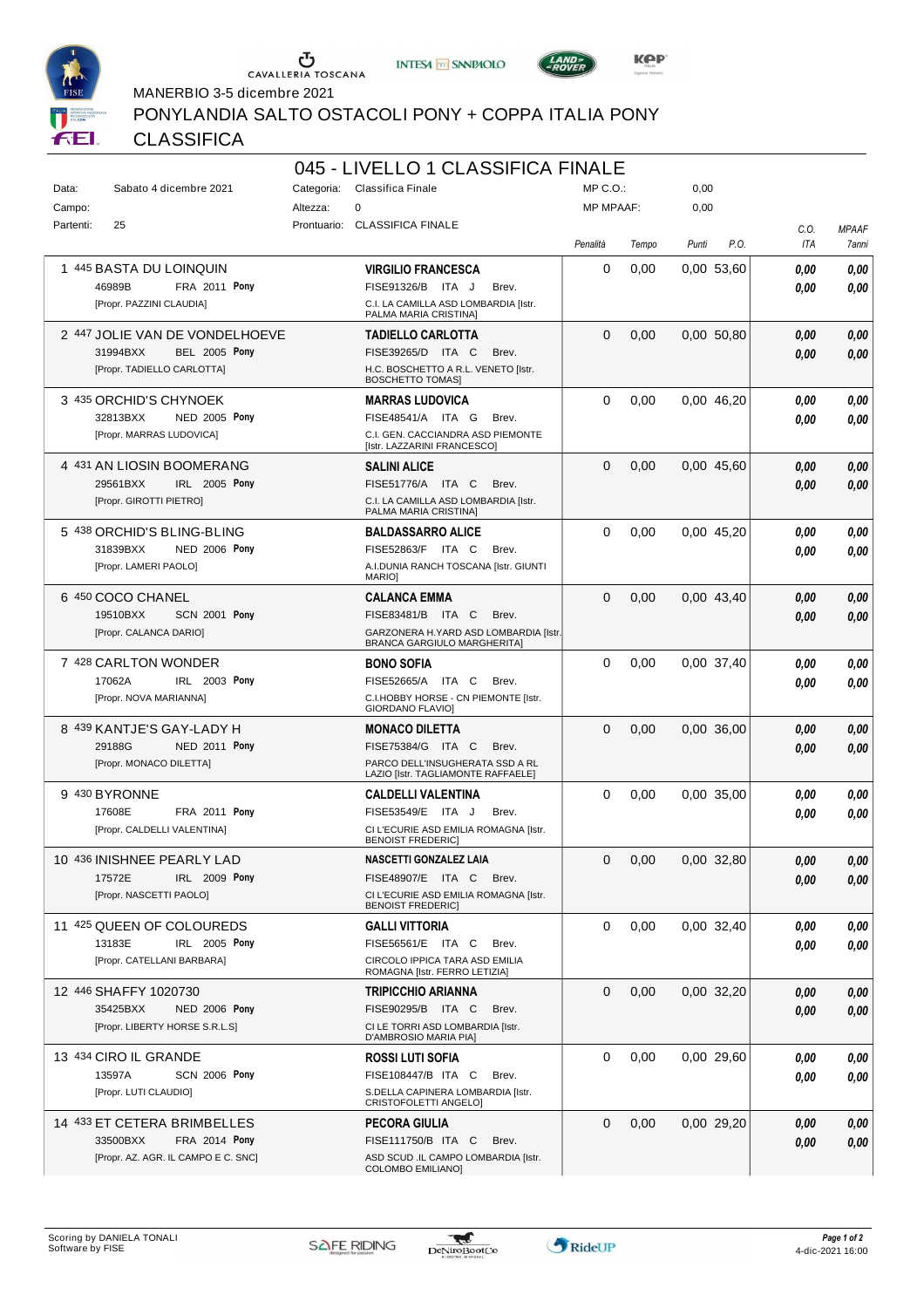





PONYLANDIA SALTO OSTACOLI PONY + COPPA ITALIA PONY

MANERBIO 3-5 dicembre 2021

# CLASSIFICA

|           |                                  |                         | 045 - LIVELLO 1 CLASSIFICA FINALE                                        |                  |       |       |               |      |              |
|-----------|----------------------------------|-------------------------|--------------------------------------------------------------------------|------------------|-------|-------|---------------|------|--------------|
| Data:     | Sabato 4 dicembre 2021           | Categoria:              | Classifica Finale                                                        | MP C. O.         |       | 0,00  |               |      |              |
| Campo:    |                                  | $\mathbf 0$<br>Altezza: |                                                                          | <b>MP MPAAF:</b> |       | 0,00  |               |      |              |
| Partenti: | 25                               | Prontuario:             | <b>CLASSIFICA FINALE</b>                                                 |                  |       |       |               | C.O. | <b>MPAAF</b> |
|           |                                  |                         |                                                                          | Penalità         | Tempo | Punti | P.O.          | ITA  | 7anni        |
|           | 15 357 CHOUPA DU GRAND PRE       |                         | <b>SPERANZA CECILIA</b>                                                  | 0                | 0,00  |       | 0.00 21.80    | 0.00 | 0,00         |
|           | 04539C<br>FRA 2012 Pony          |                         | FISE19808/C ITA G<br>Brev.                                               |                  |       |       |               |      |              |
|           | [Propr. SPERANZA ALESSANDRO]     |                         | C.I.BUSALLA ASD LIGURIA [Istr. PAULY                                     |                  |       |       |               | 0.00 | 0.00         |
|           |                                  |                         | <b>FRANCISQUE1</b>                                                       |                  |       |       |               |      |              |
|           | 16 432 HOLSTEINS NIMBLEY         |                         | <b>BERGHINO RACHELE</b>                                                  | $\Omega$         | 0,00  |       | 0.00 18.00    | 0.00 | 0,00         |
|           | 26190BXX<br><b>GER 2003 Pony</b> |                         | FISE51479/A ITA C<br>Brev.                                               |                  |       |       |               | 0,00 | 0,00         |
|           | [Propr. ABAGNALE ANTONIA]        |                         | C.I.LOMBARDO LOMBARDIA [Istr.<br><b>QUATTROCCHI FRANCESCA]</b>           |                  |       |       |               |      |              |
|           | 17 426 KASTANJEHOEVES AMAZONE    |                         | <b>ROMUALDI GIULIA</b>                                                   | $\Omega$         | 0,00  |       | 0.00 17.40    | 0,00 | 0,00         |
|           | 28965BXX<br><b>NED 2008 Pony</b> |                         | FISE63903/F ITA C<br>Brev.                                               |                  |       |       |               | 0.00 | 0,00         |
|           | [Propr. FERLONI FILIPPO]         |                         | AED CORTE DEGLI ANGELI TOSCANA [Istr.<br>DAMI CATERINA]                  |                  |       |       |               |      |              |
|           | 18 437 DROMORE PRINCE            |                         | <b>FRANCHETTI VITTORIA</b>                                               | $\Omega$         | 0,00  |       | 0.00 13,80    | 0,00 | 0,00         |
|           | 14106D<br>IRL 2010 Pony          |                         | FISE46251/D ITA G<br>Brev.                                               |                  |       |       |               | 0.00 | 0,00         |
|           | [Propr. FRANCHETTI STEFANO]      |                         | S.S.GONDRANO E BERTA VENETO [Istr.<br><b>TIARCA ANDREA]</b>              |                  |       |       |               |      |              |
|           | 19 449 CASTELBAJAC ARBALOU       |                         | <b>ROBIOLIO MARTINA</b>                                                  | $\Omega$         | 0,00  |       | 0.00 11.20    | 0.00 | 0,00         |
|           | FRA 2012 Pony<br>20568A          |                         | FISE40871/A ITA J<br>Brev.                                               |                  |       |       |               | 0.00 | 0.00         |
|           | [Propr. OLIVETTA MATTEO]         |                         | C.E.DI MOTTALCIATA ASD PIEMONTE [Istr.<br><b>VITTONE MARILIA]</b>        |                  |       |       |               |      |              |
|           | 427 PRIOLO DE GUERMANTES         |                         | <b>ADAMO LAPO</b>                                                        | $\Omega$         | 0,00  | 0.00  | 7,00          | 0.00 | 0,00         |
|           | <b>FRA 2003 Pony</b><br>06320D   |                         | FISE62927/F ITA C<br>Brev.                                               |                  |       |       |               | 0.00 | 0.00         |
|           | [Propr. BRACHI GAIA]             |                         | NADIR ASD TOSCANA [Istr. VESCHI<br>SIMONA]                               |                  |       |       |               |      |              |
|           | 440 HURRICANE SPARTACUS          |                         | <b>SANVITO ALICE RITA</b>                                                | $\Omega$         | 0,00  |       | 0.00 20.00    | 0.00 | 0,00         |
|           | 35100BXX<br><b>IRL</b> 2010 Pony |                         | FISE99079/B ITA C<br>Brev.                                               |                  |       |       |               | 0.00 | 0.00         |
|           | [Propr. GIGOLA PAOLA]            |                         | IL BEDESCO ASD LOMBARDIA [Istr.<br>CIROCCHI VIVIANO FELICIANO]           |                  |       |       |               |      |              |
|           | 441 HEINZ MEINZ BUSINESS         |                         | <b>MANENTI MAILA</b>                                                     | $\Omega$         | 0,00  |       | 0.00 21.00    | 0,00 | 0,00         |
|           | GBR 2009 Pony<br>15683F          |                         | FISE98779/B ITA G<br>Brev.                                               |                  |       |       |               | 0.00 | 0,00         |
|           | [Propr. FERNANDEZ ELENA]         |                         | FF JUMPING LOMBARDIA [Istr. FRANZONI<br><b>ANNA MARIA]</b>               |                  |       |       |               |      |              |
|           | 443 TECYBEL DES BERGERS          |                         | <b>RIBOLLA MARTINA</b>                                                   | $\Omega$         | 0,00  | 0,00  | 8,00          | 0.00 | 0,00         |
|           | 47166B<br>FRA 2007 Pony          |                         | FISE97137/B ITA C<br>Brev.                                               |                  |       |       |               | 0.00 | 0.00         |
|           | [Propr. RIBOLLA MARTINA]         |                         | C.I.LUCCHETTI ASD LOMBARDIA [Istr.<br>LUCCHETTI GIOVANNI]                |                  |       |       |               |      |              |
|           | 444 CARWYN DE CHAMBORD           |                         | DE PAOLIS COSTANZA                                                       | 0                | 0,00  |       | $0,00$ $9,60$ | 0,00 | 0,00         |
|           | 30452G<br><b>FRA 2012 Pony</b>   |                         | FISE27322/H ITA G<br>Brev.                                               |                  |       |       |               | 0.00 | 0.00         |
|           | [Propr. CAMPUS GAIA]             |                         | S.S. DILETTANTISTICA LAZIO EQUIT. A R.L.<br>LAZIO [Istr. LUCIANI SABINA] |                  |       |       |               |      |              |
|           | 448 DER HAMILTON S               |                         | <b>PETRINI LUDOVICO</b>                                                  | $\Omega$         | 0,00  | 0,00  | 0,00          | 0,00 | 0,00         |
|           | 28583BXX<br><b>GER 2007 Pony</b> |                         | FISE41001/A ITA C<br>Brev.                                               |                  |       |       |               | 0,00 | 0.00         |
|           | [Propr. SADA EMILIA]             |                         | ISOLA CHE NON C'E' SSD A RL PIEMONTE<br>[Istr. CALAFIORE ANITA]          |                  |       |       |               |      |              |
|           |                                  |                         | <b>UDIA EACUEDIC</b>                                                     |                  |       |       |               |      |              |

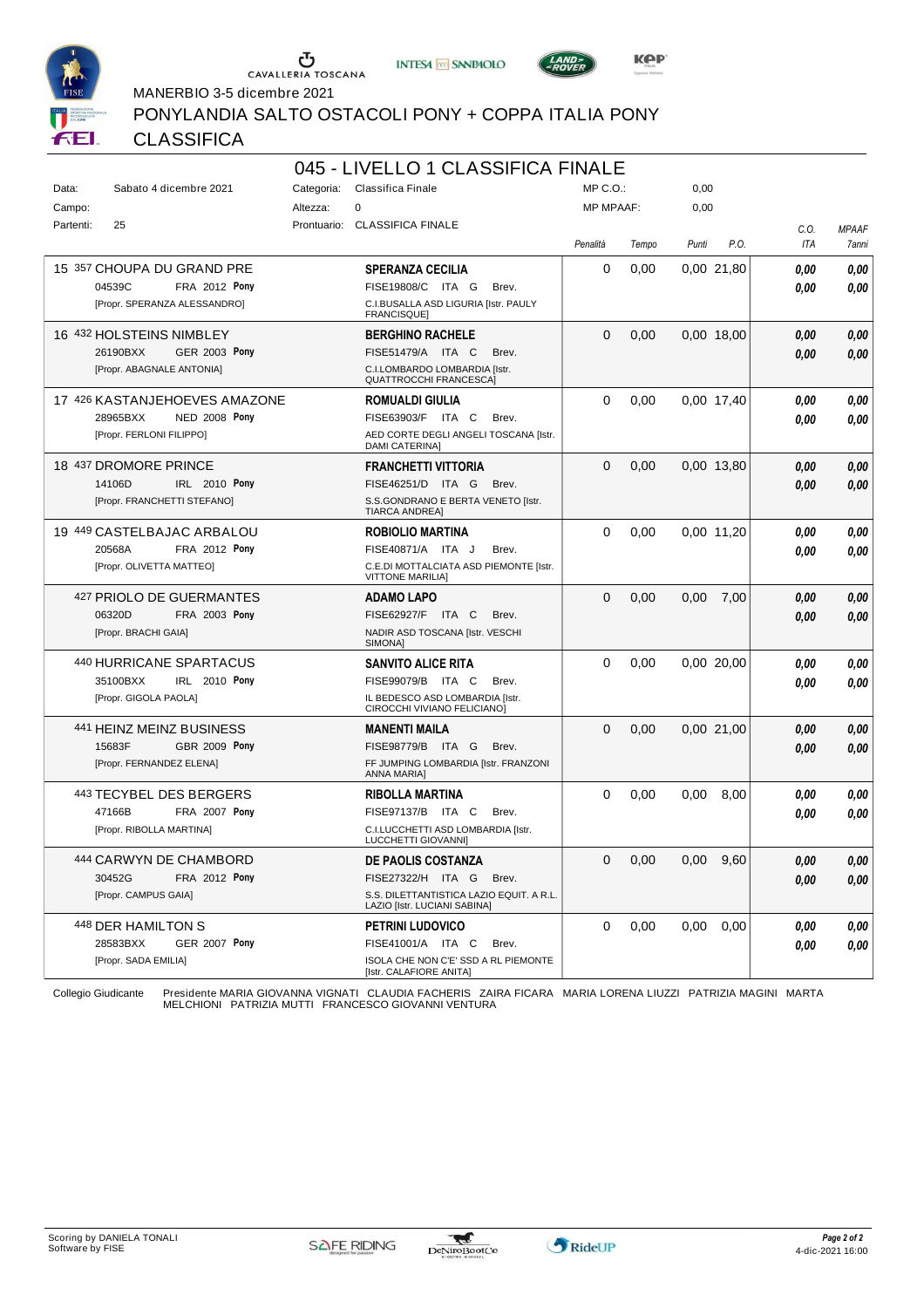





MANERBIO 3-5 dicembre 2021

PONYLANDIA SALTO OSTACOLI PONY + COPPA ITALIA PONY

# CLASSIFICA

|             |                                                        |          | 044 - LIVELLO BASE CLASSIFICA FINALE                                     |                  |       |            |      |      |              |
|-------------|--------------------------------------------------------|----------|--------------------------------------------------------------------------|------------------|-------|------------|------|------|--------------|
| Data:       | Sabato 4 dicembre 2021                                 |          | Categoria: Classifica Finale                                             | MP C.O.:         |       | 0,00       |      |      |              |
| Campo:      |                                                        | Altezza: | $\mathbf 0$                                                              | <b>MP MPAAF:</b> |       | 0,00       |      |      |              |
| Partenti:   | 23                                                     |          | Prontuario: CLASSIFICA FINALE                                            |                  |       |            |      | C.O. | <b>MPAAF</b> |
|             |                                                        |          |                                                                          | Penalità         | Tempo | Punti      | P.O. | ITA  | 7anni        |
|             | 1 419 QUICO                                            |          | <b>GIANNONE BIANCA</b>                                                   | 0                | 0,00  | 0,00 50,40 |      | 0.00 | 0,00         |
|             | 34286BXX<br><b>FRA 2004 Pony</b>                       |          | FISE92863/B ITA C<br>Brev.                                               |                  |       |            |      | 0.00 | 0,00         |
|             | [Propr. GIUSSANI PRISCILLA]                            |          | JUMPING VILLA SCHEIBLER ASD                                              |                  |       |            |      |      |              |
|             |                                                        |          | LOMBARDIA [Istr. OLGIATI ROSSELLA]                                       |                  |       |            |      |      |              |
|             | 2 415 OMEY COVE                                        |          | <b>D'AMBROSIO RICCARDO</b>                                               | $\Omega$         | 0,00  | 0,00 46,20 |      | 0,00 | 0,00         |
|             | 22012G<br>IRL 2004 Pony                                |          | FISE97634/B ITA C<br>Brev.                                               |                  |       |            |      | 0.00 | 0,00         |
|             | [Propr. LIBERTY HORSE S.R.L.S]                         |          | CI LE TORRI ASD LOMBARDIA [Istr.<br>D'AMBROSIO MARIA PIA]                |                  |       |            |      |      |              |
|             | 3 400 BIANCA DES BARRES                                |          | <b>PONETI SOFIA</b>                                                      | $\Omega$         | 0,00  | 0.00 42,80 |      | 0.00 | 0,00         |
|             | 32699BXX<br>FRA 2011 Pony                              |          | FISE60747/F ITA G<br>Brev.                                               |                  |       |            |      | 0.00 | 0,00         |
|             | [Propr. PIERI STEFANO]                                 |          | C.I. LE STRADACCE ASD TOSCANA [Istr.                                     |                  |       |            |      |      |              |
|             |                                                        |          | <b>BADIANI RICCARDO]</b>                                                 |                  |       |            |      |      |              |
|             | 4 422 QUICKLY DU TROU MAROT                            |          | <b>D'AMELIO GINEVRA</b>                                                  | $\Omega$         | 0,00  | 0,00 42,80 |      | 0,00 | 0,00         |
|             | 18611A<br>FRA 2004 Pony                                |          | FISE56334/G ITA J<br>Brev.                                               |                  |       |            |      | 0.00 | 0,00         |
|             | [Propr. LORENZI PIERRE ANTOINE]                        |          | S.S. DILETTANTISTICA LAZIO EQUIT. A R.L.<br>LAZIO [Istr. LUCIANI SABINA] |                  |       |            |      |      |              |
|             | 5 401 DITRICH DES PRATS                                |          | SOPRANO MATILDE                                                          | $\Omega$         | 0,00  | 0.00 39.40 |      | 0,00 | 0,00         |
|             | FRA 2013 Pony<br>47483B                                |          | FISE20814/C ITA G<br>Brev.                                               |                  |       |            |      | 0.00 | 0,00         |
|             | [Propr. BALUCANI EVELINA]                              |          | JUMPING VILLA SCHEIBLER ASD                                              |                  |       |            |      |      |              |
|             |                                                        |          | LOMBARDIA [Istr. OLGIATI ROSSELLA]                                       |                  |       |            |      |      |              |
|             | 6 411 HARROWHILL PRINCE                                |          | FIAMENGHI MARTINA                                                        | $\Omega$         | 0,00  | 0,00 37,00 |      | 0,00 | 0,00         |
|             | 28384BXX<br>IRL 2005 Pony                              |          | FISE104021/B ITA G<br>Brev.                                              |                  |       |            |      | 0.00 | 0,00         |
|             | [Propr. ROCCA LUCREZIA]                                |          | FF JUMPING LOMBARDIA [Istr. FRANZONI<br><b>ANNA MARIA]</b>               |                  |       |            |      |      |              |
|             |                                                        |          |                                                                          |                  |       |            |      |      |              |
|             | 7 399 QUANTUM CLOVER FLIGHT<br>IRL 2000 Pony           |          | <b>COLOMBO LUCREZIA</b>                                                  | $\Omega$         | 0,00  | 0.00 36.40 |      | 0,00 | 0,00         |
|             | 28255BXX<br>[Propr. COLOMBO LUCREZIA]                  |          | FISE117022/B ITA G<br>Brev.<br>DANIKA EQUITAZIONE SSD A RL               |                  |       |            |      | 0.00 | 0,00         |
|             |                                                        |          | LOMBARDIA [Istr. BOZZO ROLANDO<br>DANIELE]                               |                  |       |            |      |      |              |
|             | 8 396 ADELPHI RAYNE                                    |          | BELLINI STELLA LUCIA                                                     | $\Omega$         | 0,00  | 0,00 35,20 |      | 0,00 | 0,00         |
|             | 13659D<br>IRL 2008 Pony                                |          | FISE123582/B ITA J<br>Brev.                                              |                  |       |            |      | 0.00 | 0,00         |
|             | [Propr. SOC. SPORTIVA TQT TRIATHLON QUARTO TEMPO       |          | <b>BOSCO BASSO FRANCIACORTA ASDE</b>                                     |                  |       |            |      |      |              |
|             | S.R.L.                                                 |          | LOMBARDIA [Istr. GHEZZI GIORGIA]                                         |                  |       |            |      |      |              |
|             | 9 409 LAVITTA VAN GOUDVEERDEGEM                        |          | <b>MAIOLI CARLOTTA</b>                                                   | 0                | 0,00  | 0,00 33,00 |      | 0,00 | 0,00         |
|             | <b>BEL 2008 Pony</b><br>03588R                         |          | FISE49507/E ITA G<br>Brev.                                               |                  |       |            |      | 0.00 | 0.00         |
|             | [Propr. GIANANI TULLIO]                                |          | C.I. LA COCCINELLA ASD EMILIA ROMAGNA<br>[Istr. SABATINI CAROL]          |                  |       |            |      |      |              |
|             |                                                        |          |                                                                          | $\Omega$         |       |            |      |      |              |
|             | 10 407 DREAMMAN 2<br>22283G<br><b>GER 2001 Pony</b>    |          | <b>INVERNIZZI CHIARA</b><br>FISE108921/B ITA C<br>Brev.                  |                  | 0,00  | 0,00 27,80 |      | 0,00 | 0,00         |
|             | [Propr. AZIENDA AGRICOLA FONTANA DARIO]                |          | DANIKA EQUITAZIONE SSD A RL                                              |                  |       |            |      | 0,00 | 0,00         |
|             |                                                        |          | LOMBARDIA [Istr. BOZZO ROLANDO                                           |                  |       |            |      |      |              |
|             |                                                        |          | DANIELE]                                                                 |                  |       |            |      |      |              |
|             | 11 423 ROCKINGHAM RANGER                               |          | DE VECCHI ISABELLA                                                       | 0                | 0,00  | 0,00 27,60 |      | 0.00 | 0,00         |
|             | IRL 2006 Pony<br>13095F<br>[Propr. DE VECCHI ISABELLA] |          | FISE14015/C ITA C<br>Brev.<br>SPORTING LE POIANE ASD LIGURIA [Istr.      |                  |       |            |      | 0.00 | 0,00         |
|             |                                                        |          | <b>GIORGIS ANGELO]</b>                                                   |                  |       |            |      |      |              |
| 12 410 ZOEY |                                                        |          | <b>CERASOLI NOEMI</b>                                                    | 0                | 0,00  | 0,00 25,20 |      | 0.00 | 0,00         |
|             | 21785G<br><b>NED 2004 Pony</b>                         |          | FISE81135/G ITA C<br>Brev.                                               |                  |       |            |      | 0,00 | 0,00         |
|             | [Propr. NATALI ALESSANDRO]                             |          | CENTRO EQUESTRE CASTEL DI LEVA ASD                                       |                  |       |            |      |      |              |
|             |                                                        |          | LAZIO [Istr. PERUZZINI AURORA]                                           |                  |       |            |      |      |              |
|             | 13 418 TURQUESA                                        |          | DALMASSO CHIARA                                                          | 0                | 0,00  | 0,00 22,80 |      | 0.00 | 0,00         |
|             | 30983BXX<br>IRL 2008 Pony                              |          | FISE16275/T ITA C<br>Brev.                                               |                  |       |            |      | 0.00 | 0,00         |
|             | [Propr. DALMASSO CHIARA]                               |          | SCUDERIA SANDYS ASD FRIULI V.G. [Istr.<br><b>FAVARO LUIGI]</b>           |                  |       |            |      |      |              |
|             | 14 413 STEFI DU VAL                                    |          | <b>LUCIANI ANNA</b>                                                      | $\Omega$         | 0,00  | 0.00 22,00 |      | 0,00 | 0,00         |
|             | 18342A<br>ITA 2011 Pony                                |          | FISE45304/A ITA C<br>Brev.                                               |                  |       |            |      | 0,00 | 0,00         |
|             | [Propr. ASSOCIAZIONE IPPICA IL CAVALLO A DONDOLO]      |          | C.E.DI MOTTALCIATA ASD PIEMONTE [Istr.                                   |                  |       |            |      |      |              |
|             |                                                        |          | <b>VITTONE MARILIA]</b>                                                  |                  |       |            |      |      |              |

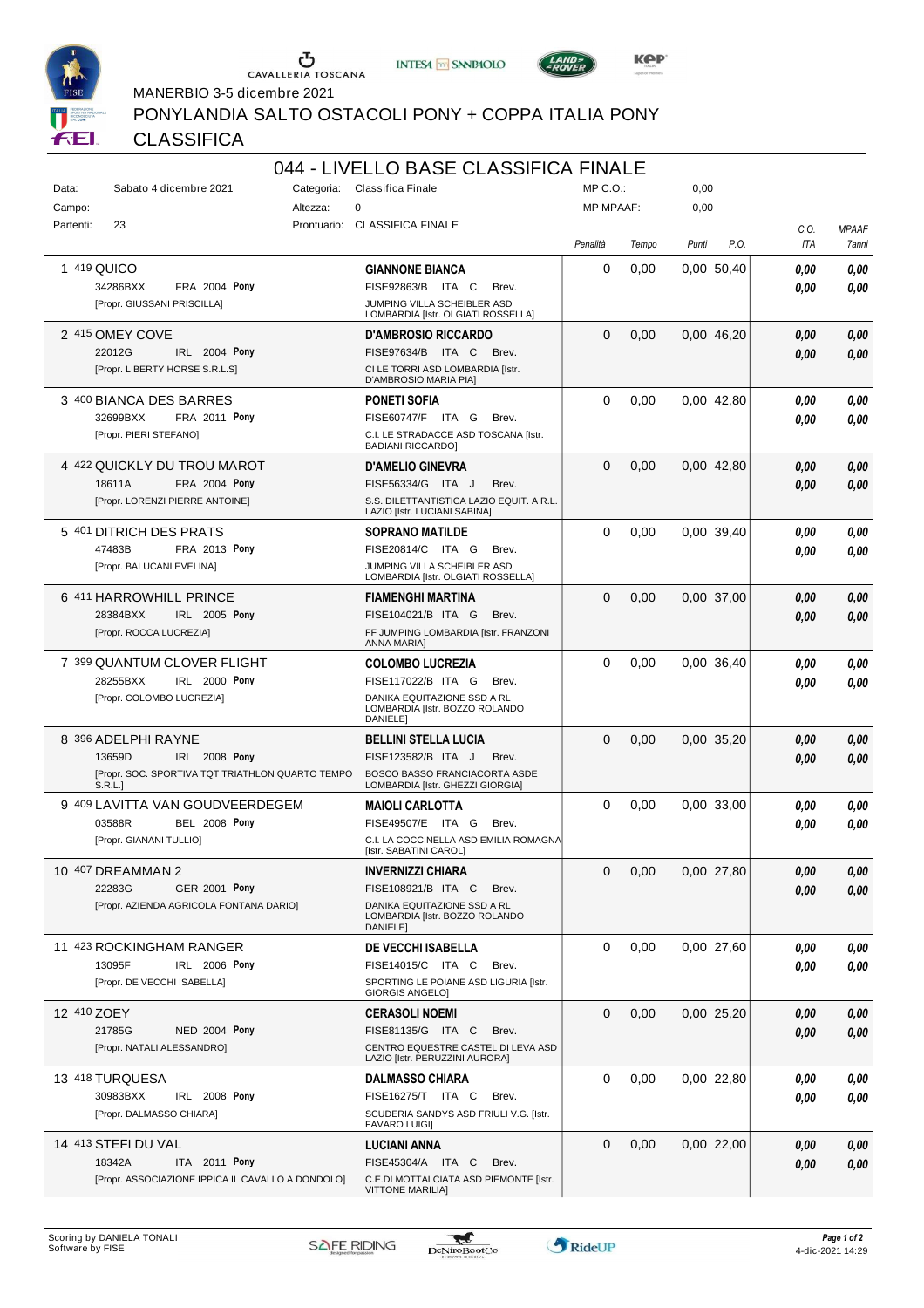





MANERBIO 3-5 dicembre 2021

PONYLANDIA SALTO OSTACOLI PONY + COPPA ITALIA PONY

# CLASSIFICA

| 044 - LIVELLO BASE CLASSIFICA FINALE |                                   |            |                                                                          |                  |       |       |            |            |              |
|--------------------------------------|-----------------------------------|------------|--------------------------------------------------------------------------|------------------|-------|-------|------------|------------|--------------|
| Data:                                | Sabato 4 dicembre 2021            | Categoria: | Classifica Finale                                                        | MP C. O.         |       | 0,00  |            |            |              |
| Campo:                               |                                   | Altezza:   | 0                                                                        | <b>MP MPAAF:</b> |       | 0,00  |            |            |              |
| Partenti:                            | 23                                |            | Prontuario: CLASSIFICA FINALE                                            |                  |       |       |            | C.O.       | <b>MPAAF</b> |
|                                      |                                   |            |                                                                          | Penalità         | Tempo | Punti | P.O.       | <b>ITA</b> | <b>7anni</b> |
|                                      | 15 404 UP DATE DE CHAZUE          |            | <b>BONACCINI MATILDE</b>                                                 | 0                | 0,00  |       | 0.00 20,60 | 0.00       | 0,00         |
|                                      | 16125F<br><b>FRA 2008 Pony</b>    |            | FISE58000/F ITA J<br>Brev.                                               |                  |       |       |            | 0.00       | 0.00         |
|                                      | [Propr. MORBIDELLI ANDREA]        |            | CI TIR NA NOG TOSCANA [Istr. BARBERI<br><b>ELISABETTA]</b>               |                  |       |       |            |            |              |
|                                      | 16 403 DERRYVANE STORM            |            | <b>MEMEO GIULIA</b>                                                      | $\Omega$         | 0,00  |       | 0,00 19,40 | 0,00       | 0,00         |
|                                      | 04588C<br>IRL 2011 Pony           |            | FISE20298/C ITA C<br>Brev.                                               |                  |       |       |            | 0.00       | 0,00         |
|                                      | [Propr. MEMEO GIULIA]             |            | ARENZANO RIDING CLUB ASD LIGURIA<br>[Istr. CAPALDINI MARCO]              |                  |       |       |            |            |              |
|                                      | 17 414 NESPOLA                    |            | <b>PETRINI JACOPO</b>                                                    | 0                | 0,00  |       | 0,00 18,80 | 0.00       | 0,00         |
|                                      | 16928F<br>ITA 2014 Pony           |            | FISE52031/F ITA G<br>Brev.                                               |                  |       |       |            | 0.00       | 0.00         |
|                                      | [Propr. BIANCIARDI LUCIA]         |            | EPONA RIDING CLUB ASD TOSCANA [Istr.<br><b>FAVERO BIANCA]</b>            |                  |       |       |            |            |              |
|                                      | 18 417 OISIN BROWN VELVET         |            | GRANDI MARTINA                                                           | 0                | 0,00  |       | 0,00 14,00 | 0.00       | 0,00         |
|                                      | IRL 2003 Pony<br>14199E           |            | FISE44889/E ITA C<br>Brev.                                               |                  |       |       |            | 0.00       | 0,00         |
|                                      | [Propr. PIAZZI ROBERTO SRL]       |            | C.I.ARGENTANO ASD EMILIA ROMAGNA<br>[Istr. DONIGAGLIA PAOLO]             |                  |       |       |            |            |              |
|                                      | 19 405 TALEXIE                    |            | <b>ZAMUNER RICCARDO</b>                                                  | 0                | 0.00  |       | 0.00 12.60 | 0.00       | 0.00         |
|                                      | 29042T<br><b>FRA 2007 Pony</b>    |            | FISE49769/D ITA C<br>Brev.                                               |                  |       |       |            | 0.00       | 0.00         |
|                                      | [Propr. SCIALINO GIULIANO]        |            | SCUDERIA EUOTEAM ASD FRIULI V.G. [Istr.<br>PRADELLA KATIA]               |                  |       |       |            |            |              |
|                                      | 20 398 VITTORIA DU NIRO           |            | <b>ALTINI LUCA</b>                                                       | $\Omega$         | 0.00  |       | 0.00 11.20 | 0.00       | 0,00         |
|                                      | 16607E<br><b>FRA 2009 Pony</b>    |            | FISE56203/E ITA C<br>Brev.                                               |                  |       |       |            | 0.00       | 0,00         |
|                                      | [Propr. ALTINI LUCA]              |            | C.I.ARGENTANO ASD EMILIA ROMAGNA<br>[Istr. DONIGAGLIA PAOLO]             |                  |       |       |            |            |              |
|                                      | 21 406 SPIRIT                     |            | <b>PANSA SOFIA</b>                                                       | $\Omega$         | 0.00  |       | 0.00 10.60 | 0.00       | 0.00         |
|                                      | 16406G<br><b>SCN 2005 Pony</b>    |            | FISE84419/G ITA C<br>Brev.                                               |                  |       |       |            | 0.00       | 0.00         |
|                                      | [Propr. RENGOT MARIE CAROLINE]    |            | S.S. DILETTANTISTICA LAZIO EQUIT. A R.L.<br>LAZIO [Istr. LUCIANI SABINA] |                  |       |       |            |            |              |
|                                      | <sup>412</sup> SILANCER DU COSTIL |            | <b>CHIAPPONE GINEVRA</b>                                                 | $\Omega$         | 0.00  | 0.00  | 0.00       | 0.00       | 0,00         |
|                                      | 13664D<br><b>FRA 2006 Pony</b>    |            | FISE45901/D ITA C<br>Brev.                                               |                  |       |       |            | 0.00       | 0,00         |
|                                      | [Propr. CHIAPPONE GINEVRA]        |            | H.C. BOSCHETTO A R.L. VENETO [Istr.<br><b>BOSCHETTO TOMASI</b>           |                  |       |       |            |            |              |
|                                      | 420 JMM ROCIERO                   |            | <b>SANGIOVANNI GRETA</b>                                                 | $\Omega$         | 0.00  | 0.00  | 9.00       | 0.00       | 0,00         |
|                                      | ESP 2008 Pony<br>70761BXX         |            | FISE90525/B ITA C<br>Brev.                                               |                  |       |       |            | 0.00       | 0.00         |
|                                      | [Propr. DE TOGNI CRISTINA]        |            | C.I. BRESSANELLI SSD A RL LOMBARDIA<br>[Istr. BRESSANELLI DENIS]         |                  |       |       |            |            |              |

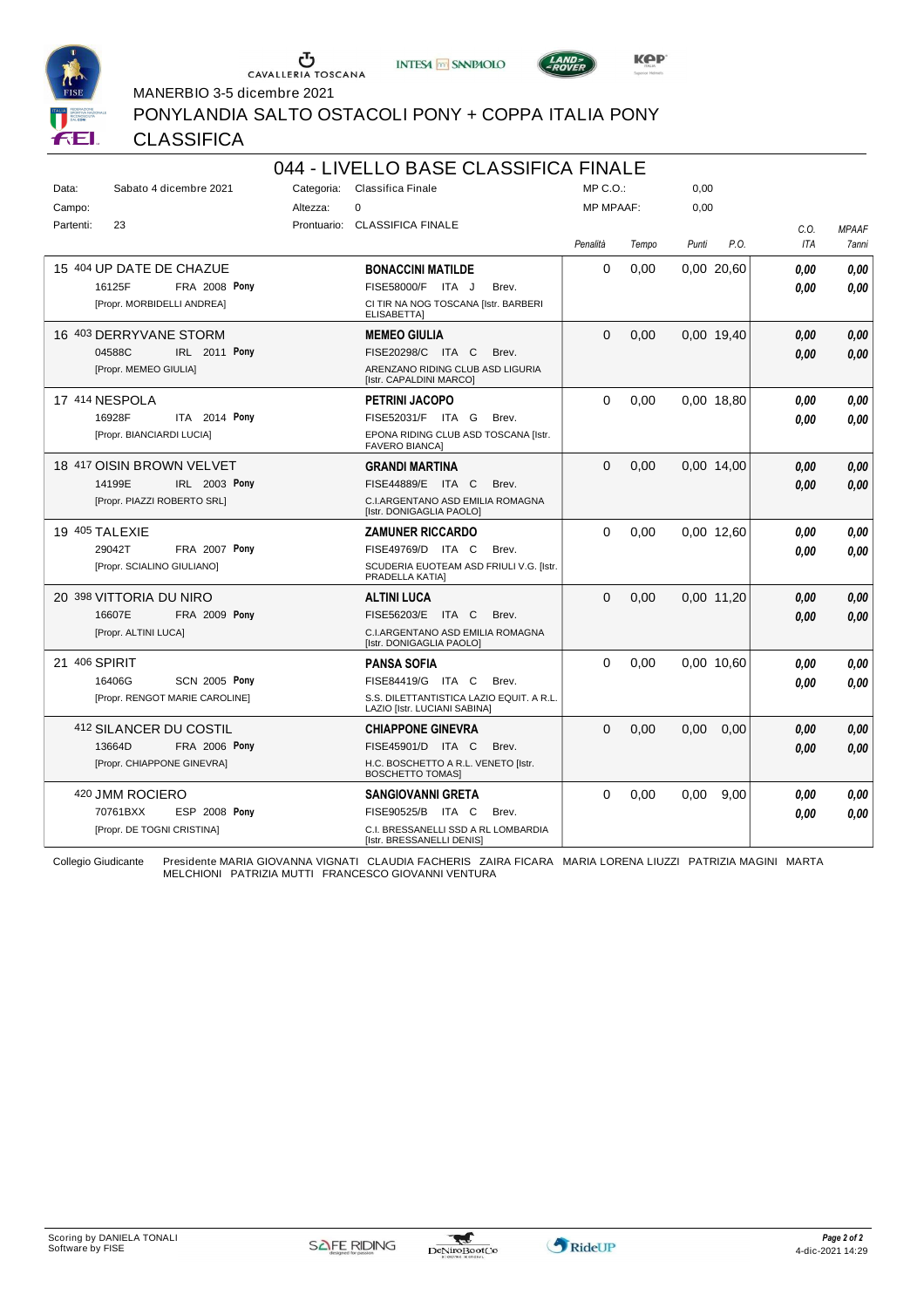





MANERBIO 3-5 dicembre 2021

PONYLANDIA SALTO OSTACOLI PONY + COPPA ITALIA PONY

#### CLASSIFICA

| $\mathbf 0$<br><b>MP MPAAF:</b><br>0,00<br>Altezza:<br>Campo:<br>Prontuario: CLASSIFICA FINALE<br>Partenti:<br>23<br><b>MPAAF</b><br>C.O.<br>P.O.<br>ITA<br>Penalità<br>Tempo<br>Punti<br>7anni<br>1 382 BROWNIE<br>0<br>0,00 49,20<br>0,00<br><b>GHIRARDELLI ALESSIA</b><br>0,00<br>0.00<br>34339BXX<br>NED 2011 Pony<br>FISE114780/B ITA G<br>Brev.<br>0.00<br>0,00<br>C.I.LE FOPPE LOMBARDIA [Istr. FERRARI<br>[Propr. FORESTI FEDERICA]<br><b>MARCO</b><br>2 370 VIDOCQ DE GINEAU<br><b>MANTELLA GIULIA</b><br>$\Omega$<br>0,00<br>0,00 48,80<br>0,00<br>0,00<br>FISE126281/B ITA C<br>04261C<br>FRA 2009 Pony<br>Brev.<br>0,00<br>0.00<br>CI LA STELLA ASD LOMBARDIA [Istr. MAZZA<br>[Propr. SIRI MICOL]<br><b>DIEGOI</b><br>3 386 SEBASTIAAN<br>$\Omega$<br>0,00<br>0,00 48,40<br><b>CIAVOLELLA SVEVA</b><br>0.00<br>0,00<br>28827BXX<br>NED 2002 Pony<br>FISE84477/G ITA C<br>Brev.<br>0.00<br>0,00<br>A.S.D CIRCOLO IPPICO SCUDERIE<br>[Propr. ASS. SPORT. DIL. IL BEDESCO]<br>NASCOSA LAZIO [Istr. BONGARZONI<br><b>FILENO]</b><br>4 372 KIDA<br><b>RASORI CLARA</b><br>$\Omega$<br>0,00<br>0.00 42.00<br>0,00<br>0,00<br><b>NED 2004 Pony</b><br>47047B<br>FISE124580/B ITA C<br>Brev.<br>0.00<br>0,00<br>SCUDERIE DELLA MALASPINA SSD A RL<br>[Propr. RASORI UMBERTO]<br>LOMBARDIA [Istr. PASINI ELENA]<br>5 380 CASHELBAY LILLY<br>$\Omega$<br>0,00<br>0,00 40,60<br>0,00<br><b>MATTEODO THOMAS</b><br>0.00<br>17644A<br>FISE52869/A ITA C<br>IRL 2011 Pony<br>A LUDI<br>0,00<br>0.00<br>[Propr. AZ.AGR.LA BARONA DI]<br>LA SCUDERIA DEL SALICE ASD PIEMONTE<br>[Istr. MATTIO CINZIA]<br>6 377 SEABISQUIT<br>$\Omega$<br>0,00<br>0.00 31,80<br><b>POLONI CLARA</b><br>0.00<br>0,00<br>30666BXX<br><b>SWE 2008 Pony</b><br>FISE120104/B ITA C<br>Brev.<br>0,00<br>0.00<br>[Propr. MANFE' LINNEA SOFIA]<br>BOSCO BASSO FRANCIACORTA ASDE<br>LOMBARDIA [Istr. GHEZZI GIORGIA]<br>7 388 BOB TWA<br>$\Omega$<br>0,00<br>0.00 30.80<br>0,00<br>BORELLO GAIA<br>0.00<br>26196G<br>NED 2003 Pony<br>FISE83972/G ITA G<br>Brev.<br>0,00<br>0.00<br>CENTRO IPPICO DEL LEVANTE S.R.L.<br>[Propr. CRISTOFARI MASSIMILIANO]<br>LAZIO [Istr. POLLASTRINI MARIA LUISA]<br>8 376 ALAMABA<br>$\Omega$<br>0,00<br>0,00 28,60<br>GATTI CAMILLA<br>0,00<br>0,00<br>FISE120292/B ITA C<br>31961BXX<br>IRL 2010 Pony<br>Brev.<br>0,00<br>0,00<br>[Propr. CENTRO IPPICO TEAM SISTERS DI BALZERETTI<br>C.I. TEAM SISTERS A.R.L. LOMBARDIA [Istr.<br>SABRINA]<br><b>FIOCCHI MASSIMO]</b><br>9 375 NECTAR DES ALLEUDS<br><b>FAVILLI VIRGINIA</b><br>$\Omega$<br>0,00<br>0,00 25,80<br>0,00<br>0,00<br>FRA 2001 Pony<br>FISE63698/F ITA C<br>16290G<br>Brev.<br>0.00<br>0.00<br>[Propr. FALCONI AMORELLI ELENA]<br>SCUDERIE DEL VENTO ASD TOSCANA [Istr.<br><b>INNOCENTI MARCO]</b><br>10 374 BUBBLES<br><b>D'ANGELO SARA</b><br>0<br>0,00<br>0,00 23,20<br>0,00<br>0,00<br>27835BXX<br>GBR 2005 Pony<br>FISE122365/B ITA C<br>Brev.<br>0,00<br>0,00<br>[Propr. ZORZI VALERIA GIOVANNA ANTONIA]<br>C.I. LA CAMILLA ASD LOMBARDIA [Istr.<br>PALMA MARIA CRISTINA]<br>11 387 DESTINYS DREAM<br>0<br>0,00<br>0,00 22,40<br><b>OMETTO FRANCESCA</b><br>0.00<br>0,00<br>13477D<br>IRL 2005 Pony<br>FISE49133/D ITA G<br>Brev.<br>0,00<br>0,00<br>[Propr. POZZOBON GIANNA]<br>SCUOLA PAD. DI EQUITAZIONE ASD<br>VENETO [Istr. CAROPRESO RAFFAELLA]<br>12 395 COLLOONEY PIE<br>0<br>0,00<br>0,00 21,40<br>MARCHESI ANITA<br>0,00<br>0,00<br>IRL 2009 Pony<br>FISE98613/B ITA G<br>29913BXX<br>Brev.<br>0,00<br>0,00<br>[Propr. FERRISE MAYA]<br>SCUDERIE DELLA MALASPINA SSD A RL<br>LOMBARDIA [Istr. PASINI ELENA]<br>13 384 CANNELLE DES MATIS<br>0<br>0,00<br>0,00 21,00<br><b>FRUZZETTI TOMMASO</b><br>0,00<br>0.00<br>18213F<br>FRA 2012 Pony<br>FISE59397/F ITA G<br>Brev.<br>0,00<br>0,00<br>[Propr. EQUIPASSIONE S.R.L.]<br>LE PRADE ASD TOSCANA [Istr. BENEDETTI<br>ALESSANDRO]<br>14 371 PIEMONT ZINGARA<br>ROVETTO ANGELICA ANNA<br>0<br>0,00<br>0,00 20,60<br>0,00<br>0,00<br>17682A<br>ITA 2010 Pony<br>FISE55557/A ITA G<br>Brev.<br>0.00<br>0,00<br>[Propr. ASSOCIAZIONE IPPICA IL CAVALLO A DONDOLO]<br>C.E.DI MOTTALCIATA ASD PIEMONTE [Istr. | Data: | Sabato 4 dicembre 2021 | Categoria: | 043 - LIVELLO 80 CLASSIFICA FINALE<br>Classifica Finale | MP C.O. | 0,00 |  |
|------------------------------------------------------------------------------------------------------------------------------------------------------------------------------------------------------------------------------------------------------------------------------------------------------------------------------------------------------------------------------------------------------------------------------------------------------------------------------------------------------------------------------------------------------------------------------------------------------------------------------------------------------------------------------------------------------------------------------------------------------------------------------------------------------------------------------------------------------------------------------------------------------------------------------------------------------------------------------------------------------------------------------------------------------------------------------------------------------------------------------------------------------------------------------------------------------------------------------------------------------------------------------------------------------------------------------------------------------------------------------------------------------------------------------------------------------------------------------------------------------------------------------------------------------------------------------------------------------------------------------------------------------------------------------------------------------------------------------------------------------------------------------------------------------------------------------------------------------------------------------------------------------------------------------------------------------------------------------------------------------------------------------------------------------------------------------------------------------------------------------------------------------------------------------------------------------------------------------------------------------------------------------------------------------------------------------------------------------------------------------------------------------------------------------------------------------------------------------------------------------------------------------------------------------------------------------------------------------------------------------------------------------------------------------------------------------------------------------------------------------------------------------------------------------------------------------------------------------------------------------------------------------------------------------------------------------------------------------------------------------------------------------------------------------------------------------------------------------------------------------------------------------------------------------------------------------------------------------------------------------------------------------------------------------------------------------------------------------------------------------------------------------------------------------------------------------------------------------------------------------------------------------------------------------------------------------------------------------------------------------------------------------------------------------------------------------------------------------------------------------------------------------------------------------------------------------------------------------------------------------------------------------------------------------------------------------------------------------------------------------------------------------------------------------------------------------------------------------------------------------------------|-------|------------------------|------------|---------------------------------------------------------|---------|------|--|
|                                                                                                                                                                                                                                                                                                                                                                                                                                                                                                                                                                                                                                                                                                                                                                                                                                                                                                                                                                                                                                                                                                                                                                                                                                                                                                                                                                                                                                                                                                                                                                                                                                                                                                                                                                                                                                                                                                                                                                                                                                                                                                                                                                                                                                                                                                                                                                                                                                                                                                                                                                                                                                                                                                                                                                                                                                                                                                                                                                                                                                                                                                                                                                                                                                                                                                                                                                                                                                                                                                                                                                                                                                                                                                                                                                                                                                                                                                                                                                                                                                                                                                                                          |       |                        |            |                                                         |         |      |  |
|                                                                                                                                                                                                                                                                                                                                                                                                                                                                                                                                                                                                                                                                                                                                                                                                                                                                                                                                                                                                                                                                                                                                                                                                                                                                                                                                                                                                                                                                                                                                                                                                                                                                                                                                                                                                                                                                                                                                                                                                                                                                                                                                                                                                                                                                                                                                                                                                                                                                                                                                                                                                                                                                                                                                                                                                                                                                                                                                                                                                                                                                                                                                                                                                                                                                                                                                                                                                                                                                                                                                                                                                                                                                                                                                                                                                                                                                                                                                                                                                                                                                                                                                          |       |                        |            |                                                         |         |      |  |
|                                                                                                                                                                                                                                                                                                                                                                                                                                                                                                                                                                                                                                                                                                                                                                                                                                                                                                                                                                                                                                                                                                                                                                                                                                                                                                                                                                                                                                                                                                                                                                                                                                                                                                                                                                                                                                                                                                                                                                                                                                                                                                                                                                                                                                                                                                                                                                                                                                                                                                                                                                                                                                                                                                                                                                                                                                                                                                                                                                                                                                                                                                                                                                                                                                                                                                                                                                                                                                                                                                                                                                                                                                                                                                                                                                                                                                                                                                                                                                                                                                                                                                                                          |       |                        |            |                                                         |         |      |  |
|                                                                                                                                                                                                                                                                                                                                                                                                                                                                                                                                                                                                                                                                                                                                                                                                                                                                                                                                                                                                                                                                                                                                                                                                                                                                                                                                                                                                                                                                                                                                                                                                                                                                                                                                                                                                                                                                                                                                                                                                                                                                                                                                                                                                                                                                                                                                                                                                                                                                                                                                                                                                                                                                                                                                                                                                                                                                                                                                                                                                                                                                                                                                                                                                                                                                                                                                                                                                                                                                                                                                                                                                                                                                                                                                                                                                                                                                                                                                                                                                                                                                                                                                          |       |                        |            |                                                         |         |      |  |
|                                                                                                                                                                                                                                                                                                                                                                                                                                                                                                                                                                                                                                                                                                                                                                                                                                                                                                                                                                                                                                                                                                                                                                                                                                                                                                                                                                                                                                                                                                                                                                                                                                                                                                                                                                                                                                                                                                                                                                                                                                                                                                                                                                                                                                                                                                                                                                                                                                                                                                                                                                                                                                                                                                                                                                                                                                                                                                                                                                                                                                                                                                                                                                                                                                                                                                                                                                                                                                                                                                                                                                                                                                                                                                                                                                                                                                                                                                                                                                                                                                                                                                                                          |       |                        |            |                                                         |         |      |  |
|                                                                                                                                                                                                                                                                                                                                                                                                                                                                                                                                                                                                                                                                                                                                                                                                                                                                                                                                                                                                                                                                                                                                                                                                                                                                                                                                                                                                                                                                                                                                                                                                                                                                                                                                                                                                                                                                                                                                                                                                                                                                                                                                                                                                                                                                                                                                                                                                                                                                                                                                                                                                                                                                                                                                                                                                                                                                                                                                                                                                                                                                                                                                                                                                                                                                                                                                                                                                                                                                                                                                                                                                                                                                                                                                                                                                                                                                                                                                                                                                                                                                                                                                          |       |                        |            |                                                         |         |      |  |
|                                                                                                                                                                                                                                                                                                                                                                                                                                                                                                                                                                                                                                                                                                                                                                                                                                                                                                                                                                                                                                                                                                                                                                                                                                                                                                                                                                                                                                                                                                                                                                                                                                                                                                                                                                                                                                                                                                                                                                                                                                                                                                                                                                                                                                                                                                                                                                                                                                                                                                                                                                                                                                                                                                                                                                                                                                                                                                                                                                                                                                                                                                                                                                                                                                                                                                                                                                                                                                                                                                                                                                                                                                                                                                                                                                                                                                                                                                                                                                                                                                                                                                                                          |       |                        |            |                                                         |         |      |  |
|                                                                                                                                                                                                                                                                                                                                                                                                                                                                                                                                                                                                                                                                                                                                                                                                                                                                                                                                                                                                                                                                                                                                                                                                                                                                                                                                                                                                                                                                                                                                                                                                                                                                                                                                                                                                                                                                                                                                                                                                                                                                                                                                                                                                                                                                                                                                                                                                                                                                                                                                                                                                                                                                                                                                                                                                                                                                                                                                                                                                                                                                                                                                                                                                                                                                                                                                                                                                                                                                                                                                                                                                                                                                                                                                                                                                                                                                                                                                                                                                                                                                                                                                          |       |                        |            |                                                         |         |      |  |
|                                                                                                                                                                                                                                                                                                                                                                                                                                                                                                                                                                                                                                                                                                                                                                                                                                                                                                                                                                                                                                                                                                                                                                                                                                                                                                                                                                                                                                                                                                                                                                                                                                                                                                                                                                                                                                                                                                                                                                                                                                                                                                                                                                                                                                                                                                                                                                                                                                                                                                                                                                                                                                                                                                                                                                                                                                                                                                                                                                                                                                                                                                                                                                                                                                                                                                                                                                                                                                                                                                                                                                                                                                                                                                                                                                                                                                                                                                                                                                                                                                                                                                                                          |       |                        |            |                                                         |         |      |  |
|                                                                                                                                                                                                                                                                                                                                                                                                                                                                                                                                                                                                                                                                                                                                                                                                                                                                                                                                                                                                                                                                                                                                                                                                                                                                                                                                                                                                                                                                                                                                                                                                                                                                                                                                                                                                                                                                                                                                                                                                                                                                                                                                                                                                                                                                                                                                                                                                                                                                                                                                                                                                                                                                                                                                                                                                                                                                                                                                                                                                                                                                                                                                                                                                                                                                                                                                                                                                                                                                                                                                                                                                                                                                                                                                                                                                                                                                                                                                                                                                                                                                                                                                          |       |                        |            |                                                         |         |      |  |
|                                                                                                                                                                                                                                                                                                                                                                                                                                                                                                                                                                                                                                                                                                                                                                                                                                                                                                                                                                                                                                                                                                                                                                                                                                                                                                                                                                                                                                                                                                                                                                                                                                                                                                                                                                                                                                                                                                                                                                                                                                                                                                                                                                                                                                                                                                                                                                                                                                                                                                                                                                                                                                                                                                                                                                                                                                                                                                                                                                                                                                                                                                                                                                                                                                                                                                                                                                                                                                                                                                                                                                                                                                                                                                                                                                                                                                                                                                                                                                                                                                                                                                                                          |       |                        |            |                                                         |         |      |  |
|                                                                                                                                                                                                                                                                                                                                                                                                                                                                                                                                                                                                                                                                                                                                                                                                                                                                                                                                                                                                                                                                                                                                                                                                                                                                                                                                                                                                                                                                                                                                                                                                                                                                                                                                                                                                                                                                                                                                                                                                                                                                                                                                                                                                                                                                                                                                                                                                                                                                                                                                                                                                                                                                                                                                                                                                                                                                                                                                                                                                                                                                                                                                                                                                                                                                                                                                                                                                                                                                                                                                                                                                                                                                                                                                                                                                                                                                                                                                                                                                                                                                                                                                          |       |                        |            |                                                         |         |      |  |
|                                                                                                                                                                                                                                                                                                                                                                                                                                                                                                                                                                                                                                                                                                                                                                                                                                                                                                                                                                                                                                                                                                                                                                                                                                                                                                                                                                                                                                                                                                                                                                                                                                                                                                                                                                                                                                                                                                                                                                                                                                                                                                                                                                                                                                                                                                                                                                                                                                                                                                                                                                                                                                                                                                                                                                                                                                                                                                                                                                                                                                                                                                                                                                                                                                                                                                                                                                                                                                                                                                                                                                                                                                                                                                                                                                                                                                                                                                                                                                                                                                                                                                                                          |       |                        |            |                                                         |         |      |  |
|                                                                                                                                                                                                                                                                                                                                                                                                                                                                                                                                                                                                                                                                                                                                                                                                                                                                                                                                                                                                                                                                                                                                                                                                                                                                                                                                                                                                                                                                                                                                                                                                                                                                                                                                                                                                                                                                                                                                                                                                                                                                                                                                                                                                                                                                                                                                                                                                                                                                                                                                                                                                                                                                                                                                                                                                                                                                                                                                                                                                                                                                                                                                                                                                                                                                                                                                                                                                                                                                                                                                                                                                                                                                                                                                                                                                                                                                                                                                                                                                                                                                                                                                          |       |                        |            |                                                         |         |      |  |
|                                                                                                                                                                                                                                                                                                                                                                                                                                                                                                                                                                                                                                                                                                                                                                                                                                                                                                                                                                                                                                                                                                                                                                                                                                                                                                                                                                                                                                                                                                                                                                                                                                                                                                                                                                                                                                                                                                                                                                                                                                                                                                                                                                                                                                                                                                                                                                                                                                                                                                                                                                                                                                                                                                                                                                                                                                                                                                                                                                                                                                                                                                                                                                                                                                                                                                                                                                                                                                                                                                                                                                                                                                                                                                                                                                                                                                                                                                                                                                                                                                                                                                                                          |       |                        |            |                                                         |         |      |  |
|                                                                                                                                                                                                                                                                                                                                                                                                                                                                                                                                                                                                                                                                                                                                                                                                                                                                                                                                                                                                                                                                                                                                                                                                                                                                                                                                                                                                                                                                                                                                                                                                                                                                                                                                                                                                                                                                                                                                                                                                                                                                                                                                                                                                                                                                                                                                                                                                                                                                                                                                                                                                                                                                                                                                                                                                                                                                                                                                                                                                                                                                                                                                                                                                                                                                                                                                                                                                                                                                                                                                                                                                                                                                                                                                                                                                                                                                                                                                                                                                                                                                                                                                          |       |                        |            |                                                         |         |      |  |
|                                                                                                                                                                                                                                                                                                                                                                                                                                                                                                                                                                                                                                                                                                                                                                                                                                                                                                                                                                                                                                                                                                                                                                                                                                                                                                                                                                                                                                                                                                                                                                                                                                                                                                                                                                                                                                                                                                                                                                                                                                                                                                                                                                                                                                                                                                                                                                                                                                                                                                                                                                                                                                                                                                                                                                                                                                                                                                                                                                                                                                                                                                                                                                                                                                                                                                                                                                                                                                                                                                                                                                                                                                                                                                                                                                                                                                                                                                                                                                                                                                                                                                                                          |       |                        |            |                                                         |         |      |  |
|                                                                                                                                                                                                                                                                                                                                                                                                                                                                                                                                                                                                                                                                                                                                                                                                                                                                                                                                                                                                                                                                                                                                                                                                                                                                                                                                                                                                                                                                                                                                                                                                                                                                                                                                                                                                                                                                                                                                                                                                                                                                                                                                                                                                                                                                                                                                                                                                                                                                                                                                                                                                                                                                                                                                                                                                                                                                                                                                                                                                                                                                                                                                                                                                                                                                                                                                                                                                                                                                                                                                                                                                                                                                                                                                                                                                                                                                                                                                                                                                                                                                                                                                          |       |                        |            |                                                         |         |      |  |
|                                                                                                                                                                                                                                                                                                                                                                                                                                                                                                                                                                                                                                                                                                                                                                                                                                                                                                                                                                                                                                                                                                                                                                                                                                                                                                                                                                                                                                                                                                                                                                                                                                                                                                                                                                                                                                                                                                                                                                                                                                                                                                                                                                                                                                                                                                                                                                                                                                                                                                                                                                                                                                                                                                                                                                                                                                                                                                                                                                                                                                                                                                                                                                                                                                                                                                                                                                                                                                                                                                                                                                                                                                                                                                                                                                                                                                                                                                                                                                                                                                                                                                                                          |       |                        |            |                                                         |         |      |  |
|                                                                                                                                                                                                                                                                                                                                                                                                                                                                                                                                                                                                                                                                                                                                                                                                                                                                                                                                                                                                                                                                                                                                                                                                                                                                                                                                                                                                                                                                                                                                                                                                                                                                                                                                                                                                                                                                                                                                                                                                                                                                                                                                                                                                                                                                                                                                                                                                                                                                                                                                                                                                                                                                                                                                                                                                                                                                                                                                                                                                                                                                                                                                                                                                                                                                                                                                                                                                                                                                                                                                                                                                                                                                                                                                                                                                                                                                                                                                                                                                                                                                                                                                          |       |                        |            |                                                         |         |      |  |
|                                                                                                                                                                                                                                                                                                                                                                                                                                                                                                                                                                                                                                                                                                                                                                                                                                                                                                                                                                                                                                                                                                                                                                                                                                                                                                                                                                                                                                                                                                                                                                                                                                                                                                                                                                                                                                                                                                                                                                                                                                                                                                                                                                                                                                                                                                                                                                                                                                                                                                                                                                                                                                                                                                                                                                                                                                                                                                                                                                                                                                                                                                                                                                                                                                                                                                                                                                                                                                                                                                                                                                                                                                                                                                                                                                                                                                                                                                                                                                                                                                                                                                                                          |       |                        |            |                                                         |         |      |  |
|                                                                                                                                                                                                                                                                                                                                                                                                                                                                                                                                                                                                                                                                                                                                                                                                                                                                                                                                                                                                                                                                                                                                                                                                                                                                                                                                                                                                                                                                                                                                                                                                                                                                                                                                                                                                                                                                                                                                                                                                                                                                                                                                                                                                                                                                                                                                                                                                                                                                                                                                                                                                                                                                                                                                                                                                                                                                                                                                                                                                                                                                                                                                                                                                                                                                                                                                                                                                                                                                                                                                                                                                                                                                                                                                                                                                                                                                                                                                                                                                                                                                                                                                          |       |                        |            |                                                         |         |      |  |
|                                                                                                                                                                                                                                                                                                                                                                                                                                                                                                                                                                                                                                                                                                                                                                                                                                                                                                                                                                                                                                                                                                                                                                                                                                                                                                                                                                                                                                                                                                                                                                                                                                                                                                                                                                                                                                                                                                                                                                                                                                                                                                                                                                                                                                                                                                                                                                                                                                                                                                                                                                                                                                                                                                                                                                                                                                                                                                                                                                                                                                                                                                                                                                                                                                                                                                                                                                                                                                                                                                                                                                                                                                                                                                                                                                                                                                                                                                                                                                                                                                                                                                                                          |       |                        |            |                                                         |         |      |  |
|                                                                                                                                                                                                                                                                                                                                                                                                                                                                                                                                                                                                                                                                                                                                                                                                                                                                                                                                                                                                                                                                                                                                                                                                                                                                                                                                                                                                                                                                                                                                                                                                                                                                                                                                                                                                                                                                                                                                                                                                                                                                                                                                                                                                                                                                                                                                                                                                                                                                                                                                                                                                                                                                                                                                                                                                                                                                                                                                                                                                                                                                                                                                                                                                                                                                                                                                                                                                                                                                                                                                                                                                                                                                                                                                                                                                                                                                                                                                                                                                                                                                                                                                          |       |                        |            |                                                         |         |      |  |
|                                                                                                                                                                                                                                                                                                                                                                                                                                                                                                                                                                                                                                                                                                                                                                                                                                                                                                                                                                                                                                                                                                                                                                                                                                                                                                                                                                                                                                                                                                                                                                                                                                                                                                                                                                                                                                                                                                                                                                                                                                                                                                                                                                                                                                                                                                                                                                                                                                                                                                                                                                                                                                                                                                                                                                                                                                                                                                                                                                                                                                                                                                                                                                                                                                                                                                                                                                                                                                                                                                                                                                                                                                                                                                                                                                                                                                                                                                                                                                                                                                                                                                                                          |       |                        |            |                                                         |         |      |  |
|                                                                                                                                                                                                                                                                                                                                                                                                                                                                                                                                                                                                                                                                                                                                                                                                                                                                                                                                                                                                                                                                                                                                                                                                                                                                                                                                                                                                                                                                                                                                                                                                                                                                                                                                                                                                                                                                                                                                                                                                                                                                                                                                                                                                                                                                                                                                                                                                                                                                                                                                                                                                                                                                                                                                                                                                                                                                                                                                                                                                                                                                                                                                                                                                                                                                                                                                                                                                                                                                                                                                                                                                                                                                                                                                                                                                                                                                                                                                                                                                                                                                                                                                          |       |                        |            |                                                         |         |      |  |
|                                                                                                                                                                                                                                                                                                                                                                                                                                                                                                                                                                                                                                                                                                                                                                                                                                                                                                                                                                                                                                                                                                                                                                                                                                                                                                                                                                                                                                                                                                                                                                                                                                                                                                                                                                                                                                                                                                                                                                                                                                                                                                                                                                                                                                                                                                                                                                                                                                                                                                                                                                                                                                                                                                                                                                                                                                                                                                                                                                                                                                                                                                                                                                                                                                                                                                                                                                                                                                                                                                                                                                                                                                                                                                                                                                                                                                                                                                                                                                                                                                                                                                                                          |       |                        |            |                                                         |         |      |  |
|                                                                                                                                                                                                                                                                                                                                                                                                                                                                                                                                                                                                                                                                                                                                                                                                                                                                                                                                                                                                                                                                                                                                                                                                                                                                                                                                                                                                                                                                                                                                                                                                                                                                                                                                                                                                                                                                                                                                                                                                                                                                                                                                                                                                                                                                                                                                                                                                                                                                                                                                                                                                                                                                                                                                                                                                                                                                                                                                                                                                                                                                                                                                                                                                                                                                                                                                                                                                                                                                                                                                                                                                                                                                                                                                                                                                                                                                                                                                                                                                                                                                                                                                          |       |                        |            |                                                         |         |      |  |
|                                                                                                                                                                                                                                                                                                                                                                                                                                                                                                                                                                                                                                                                                                                                                                                                                                                                                                                                                                                                                                                                                                                                                                                                                                                                                                                                                                                                                                                                                                                                                                                                                                                                                                                                                                                                                                                                                                                                                                                                                                                                                                                                                                                                                                                                                                                                                                                                                                                                                                                                                                                                                                                                                                                                                                                                                                                                                                                                                                                                                                                                                                                                                                                                                                                                                                                                                                                                                                                                                                                                                                                                                                                                                                                                                                                                                                                                                                                                                                                                                                                                                                                                          |       |                        |            |                                                         |         |      |  |
|                                                                                                                                                                                                                                                                                                                                                                                                                                                                                                                                                                                                                                                                                                                                                                                                                                                                                                                                                                                                                                                                                                                                                                                                                                                                                                                                                                                                                                                                                                                                                                                                                                                                                                                                                                                                                                                                                                                                                                                                                                                                                                                                                                                                                                                                                                                                                                                                                                                                                                                                                                                                                                                                                                                                                                                                                                                                                                                                                                                                                                                                                                                                                                                                                                                                                                                                                                                                                                                                                                                                                                                                                                                                                                                                                                                                                                                                                                                                                                                                                                                                                                                                          |       |                        |            |                                                         |         |      |  |
|                                                                                                                                                                                                                                                                                                                                                                                                                                                                                                                                                                                                                                                                                                                                                                                                                                                                                                                                                                                                                                                                                                                                                                                                                                                                                                                                                                                                                                                                                                                                                                                                                                                                                                                                                                                                                                                                                                                                                                                                                                                                                                                                                                                                                                                                                                                                                                                                                                                                                                                                                                                                                                                                                                                                                                                                                                                                                                                                                                                                                                                                                                                                                                                                                                                                                                                                                                                                                                                                                                                                                                                                                                                                                                                                                                                                                                                                                                                                                                                                                                                                                                                                          |       |                        |            |                                                         |         |      |  |
|                                                                                                                                                                                                                                                                                                                                                                                                                                                                                                                                                                                                                                                                                                                                                                                                                                                                                                                                                                                                                                                                                                                                                                                                                                                                                                                                                                                                                                                                                                                                                                                                                                                                                                                                                                                                                                                                                                                                                                                                                                                                                                                                                                                                                                                                                                                                                                                                                                                                                                                                                                                                                                                                                                                                                                                                                                                                                                                                                                                                                                                                                                                                                                                                                                                                                                                                                                                                                                                                                                                                                                                                                                                                                                                                                                                                                                                                                                                                                                                                                                                                                                                                          |       |                        |            |                                                         |         |      |  |
|                                                                                                                                                                                                                                                                                                                                                                                                                                                                                                                                                                                                                                                                                                                                                                                                                                                                                                                                                                                                                                                                                                                                                                                                                                                                                                                                                                                                                                                                                                                                                                                                                                                                                                                                                                                                                                                                                                                                                                                                                                                                                                                                                                                                                                                                                                                                                                                                                                                                                                                                                                                                                                                                                                                                                                                                                                                                                                                                                                                                                                                                                                                                                                                                                                                                                                                                                                                                                                                                                                                                                                                                                                                                                                                                                                                                                                                                                                                                                                                                                                                                                                                                          |       |                        |            |                                                         |         |      |  |
|                                                                                                                                                                                                                                                                                                                                                                                                                                                                                                                                                                                                                                                                                                                                                                                                                                                                                                                                                                                                                                                                                                                                                                                                                                                                                                                                                                                                                                                                                                                                                                                                                                                                                                                                                                                                                                                                                                                                                                                                                                                                                                                                                                                                                                                                                                                                                                                                                                                                                                                                                                                                                                                                                                                                                                                                                                                                                                                                                                                                                                                                                                                                                                                                                                                                                                                                                                                                                                                                                                                                                                                                                                                                                                                                                                                                                                                                                                                                                                                                                                                                                                                                          |       |                        |            |                                                         |         |      |  |
|                                                                                                                                                                                                                                                                                                                                                                                                                                                                                                                                                                                                                                                                                                                                                                                                                                                                                                                                                                                                                                                                                                                                                                                                                                                                                                                                                                                                                                                                                                                                                                                                                                                                                                                                                                                                                                                                                                                                                                                                                                                                                                                                                                                                                                                                                                                                                                                                                                                                                                                                                                                                                                                                                                                                                                                                                                                                                                                                                                                                                                                                                                                                                                                                                                                                                                                                                                                                                                                                                                                                                                                                                                                                                                                                                                                                                                                                                                                                                                                                                                                                                                                                          |       |                        |            |                                                         |         |      |  |
|                                                                                                                                                                                                                                                                                                                                                                                                                                                                                                                                                                                                                                                                                                                                                                                                                                                                                                                                                                                                                                                                                                                                                                                                                                                                                                                                                                                                                                                                                                                                                                                                                                                                                                                                                                                                                                                                                                                                                                                                                                                                                                                                                                                                                                                                                                                                                                                                                                                                                                                                                                                                                                                                                                                                                                                                                                                                                                                                                                                                                                                                                                                                                                                                                                                                                                                                                                                                                                                                                                                                                                                                                                                                                                                                                                                                                                                                                                                                                                                                                                                                                                                                          |       |                        |            |                                                         |         |      |  |
|                                                                                                                                                                                                                                                                                                                                                                                                                                                                                                                                                                                                                                                                                                                                                                                                                                                                                                                                                                                                                                                                                                                                                                                                                                                                                                                                                                                                                                                                                                                                                                                                                                                                                                                                                                                                                                                                                                                                                                                                                                                                                                                                                                                                                                                                                                                                                                                                                                                                                                                                                                                                                                                                                                                                                                                                                                                                                                                                                                                                                                                                                                                                                                                                                                                                                                                                                                                                                                                                                                                                                                                                                                                                                                                                                                                                                                                                                                                                                                                                                                                                                                                                          |       |                        |            |                                                         |         |      |  |
|                                                                                                                                                                                                                                                                                                                                                                                                                                                                                                                                                                                                                                                                                                                                                                                                                                                                                                                                                                                                                                                                                                                                                                                                                                                                                                                                                                                                                                                                                                                                                                                                                                                                                                                                                                                                                                                                                                                                                                                                                                                                                                                                                                                                                                                                                                                                                                                                                                                                                                                                                                                                                                                                                                                                                                                                                                                                                                                                                                                                                                                                                                                                                                                                                                                                                                                                                                                                                                                                                                                                                                                                                                                                                                                                                                                                                                                                                                                                                                                                                                                                                                                                          |       |                        |            |                                                         |         |      |  |
|                                                                                                                                                                                                                                                                                                                                                                                                                                                                                                                                                                                                                                                                                                                                                                                                                                                                                                                                                                                                                                                                                                                                                                                                                                                                                                                                                                                                                                                                                                                                                                                                                                                                                                                                                                                                                                                                                                                                                                                                                                                                                                                                                                                                                                                                                                                                                                                                                                                                                                                                                                                                                                                                                                                                                                                                                                                                                                                                                                                                                                                                                                                                                                                                                                                                                                                                                                                                                                                                                                                                                                                                                                                                                                                                                                                                                                                                                                                                                                                                                                                                                                                                          |       |                        |            |                                                         |         |      |  |
|                                                                                                                                                                                                                                                                                                                                                                                                                                                                                                                                                                                                                                                                                                                                                                                                                                                                                                                                                                                                                                                                                                                                                                                                                                                                                                                                                                                                                                                                                                                                                                                                                                                                                                                                                                                                                                                                                                                                                                                                                                                                                                                                                                                                                                                                                                                                                                                                                                                                                                                                                                                                                                                                                                                                                                                                                                                                                                                                                                                                                                                                                                                                                                                                                                                                                                                                                                                                                                                                                                                                                                                                                                                                                                                                                                                                                                                                                                                                                                                                                                                                                                                                          |       |                        |            |                                                         |         |      |  |
|                                                                                                                                                                                                                                                                                                                                                                                                                                                                                                                                                                                                                                                                                                                                                                                                                                                                                                                                                                                                                                                                                                                                                                                                                                                                                                                                                                                                                                                                                                                                                                                                                                                                                                                                                                                                                                                                                                                                                                                                                                                                                                                                                                                                                                                                                                                                                                                                                                                                                                                                                                                                                                                                                                                                                                                                                                                                                                                                                                                                                                                                                                                                                                                                                                                                                                                                                                                                                                                                                                                                                                                                                                                                                                                                                                                                                                                                                                                                                                                                                                                                                                                                          |       |                        |            |                                                         |         |      |  |
|                                                                                                                                                                                                                                                                                                                                                                                                                                                                                                                                                                                                                                                                                                                                                                                                                                                                                                                                                                                                                                                                                                                                                                                                                                                                                                                                                                                                                                                                                                                                                                                                                                                                                                                                                                                                                                                                                                                                                                                                                                                                                                                                                                                                                                                                                                                                                                                                                                                                                                                                                                                                                                                                                                                                                                                                                                                                                                                                                                                                                                                                                                                                                                                                                                                                                                                                                                                                                                                                                                                                                                                                                                                                                                                                                                                                                                                                                                                                                                                                                                                                                                                                          |       |                        |            |                                                         |         |      |  |
|                                                                                                                                                                                                                                                                                                                                                                                                                                                                                                                                                                                                                                                                                                                                                                                                                                                                                                                                                                                                                                                                                                                                                                                                                                                                                                                                                                                                                                                                                                                                                                                                                                                                                                                                                                                                                                                                                                                                                                                                                                                                                                                                                                                                                                                                                                                                                                                                                                                                                                                                                                                                                                                                                                                                                                                                                                                                                                                                                                                                                                                                                                                                                                                                                                                                                                                                                                                                                                                                                                                                                                                                                                                                                                                                                                                                                                                                                                                                                                                                                                                                                                                                          |       |                        |            |                                                         |         |      |  |
|                                                                                                                                                                                                                                                                                                                                                                                                                                                                                                                                                                                                                                                                                                                                                                                                                                                                                                                                                                                                                                                                                                                                                                                                                                                                                                                                                                                                                                                                                                                                                                                                                                                                                                                                                                                                                                                                                                                                                                                                                                                                                                                                                                                                                                                                                                                                                                                                                                                                                                                                                                                                                                                                                                                                                                                                                                                                                                                                                                                                                                                                                                                                                                                                                                                                                                                                                                                                                                                                                                                                                                                                                                                                                                                                                                                                                                                                                                                                                                                                                                                                                                                                          |       |                        |            |                                                         |         |      |  |
|                                                                                                                                                                                                                                                                                                                                                                                                                                                                                                                                                                                                                                                                                                                                                                                                                                                                                                                                                                                                                                                                                                                                                                                                                                                                                                                                                                                                                                                                                                                                                                                                                                                                                                                                                                                                                                                                                                                                                                                                                                                                                                                                                                                                                                                                                                                                                                                                                                                                                                                                                                                                                                                                                                                                                                                                                                                                                                                                                                                                                                                                                                                                                                                                                                                                                                                                                                                                                                                                                                                                                                                                                                                                                                                                                                                                                                                                                                                                                                                                                                                                                                                                          |       |                        |            |                                                         |         |      |  |
|                                                                                                                                                                                                                                                                                                                                                                                                                                                                                                                                                                                                                                                                                                                                                                                                                                                                                                                                                                                                                                                                                                                                                                                                                                                                                                                                                                                                                                                                                                                                                                                                                                                                                                                                                                                                                                                                                                                                                                                                                                                                                                                                                                                                                                                                                                                                                                                                                                                                                                                                                                                                                                                                                                                                                                                                                                                                                                                                                                                                                                                                                                                                                                                                                                                                                                                                                                                                                                                                                                                                                                                                                                                                                                                                                                                                                                                                                                                                                                                                                                                                                                                                          |       |                        |            |                                                         |         |      |  |
|                                                                                                                                                                                                                                                                                                                                                                                                                                                                                                                                                                                                                                                                                                                                                                                                                                                                                                                                                                                                                                                                                                                                                                                                                                                                                                                                                                                                                                                                                                                                                                                                                                                                                                                                                                                                                                                                                                                                                                                                                                                                                                                                                                                                                                                                                                                                                                                                                                                                                                                                                                                                                                                                                                                                                                                                                                                                                                                                                                                                                                                                                                                                                                                                                                                                                                                                                                                                                                                                                                                                                                                                                                                                                                                                                                                                                                                                                                                                                                                                                                                                                                                                          |       |                        |            | <b>VITTONE MARILIA]</b>                                 |         |      |  |